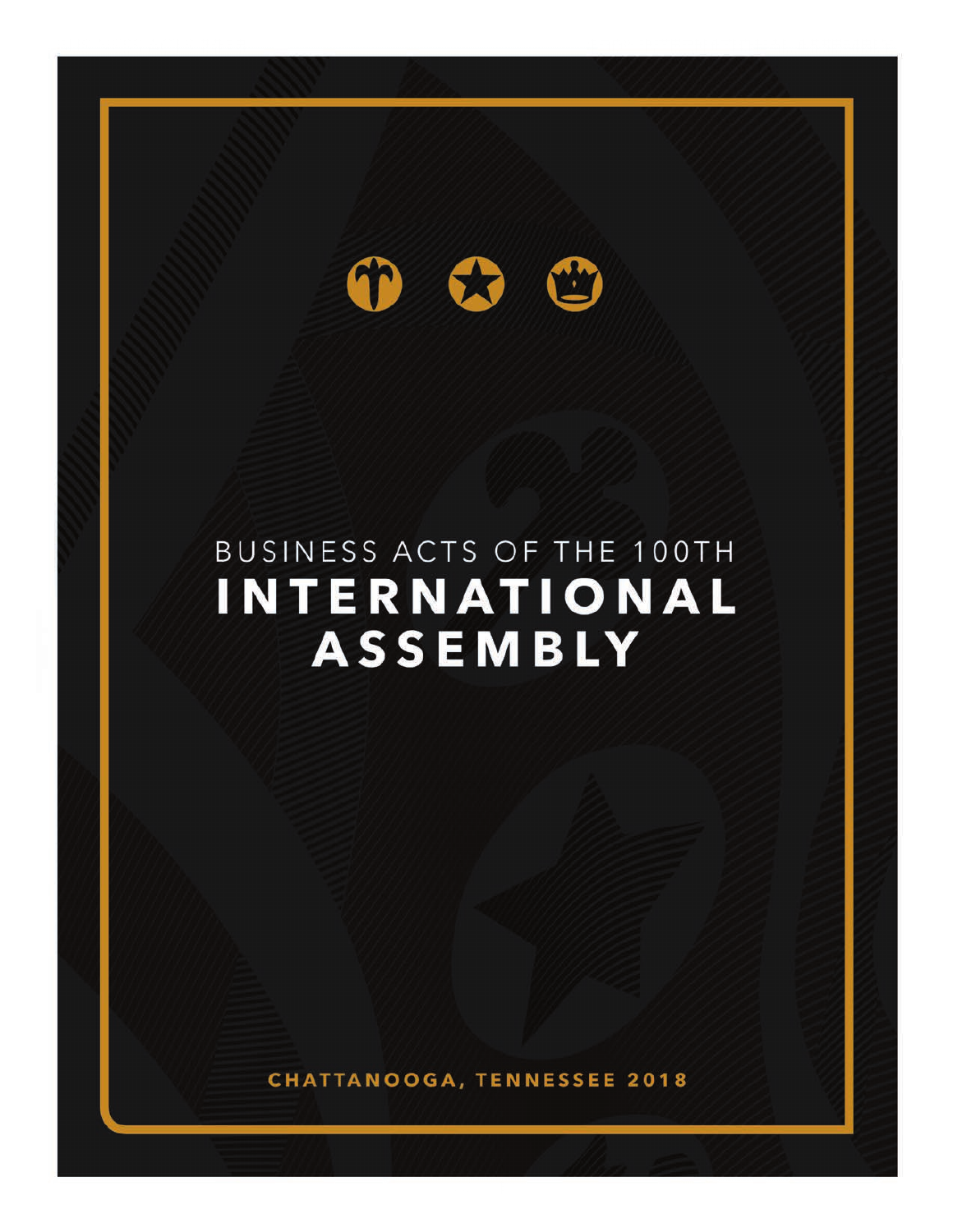## **ASSEMBLY COMMITTEE FOR BIBLICAL DOCTRINE AND POLITY OF THE CHURCH OF GOD OF PROPHECY Report to the 100th International Assembly July 18 – 22, 2018**

### **Introduction**

*I thank my God in all my remembrance of you, always in every prayer of mine for you all making my prayer with joy, because of your partnership in the gospel from the first day until now. And I am sure of this, that he who*  began a good work in you will bring it to completion at the day of Jesus Christ (Philippians 1:3 - 6 ESV).

We, the Biblical Doctrine and Polity Committee of the Church of God of Prophecy, echo Paul's words to the Philippian church to you, the delegates of this 100th International Assembly. It is indeed our joy to remember you and our brothers and sisters of the Church of God of Prophecy throughout the world in our prayers. It is our joy to serve in partnership with you for the sake of the Gospel of our Lord Jesus Christ. We know that he who began a good work in us will bring it to completion at the day of Jesus Christ.

From the beginning of the history of our Church, we have been committed to the study of the Holy Scriptures. The last paragraph of the minutes of our first Assembly in 1906 states:

It seemeth good to the Holy Ghost and us, being assembled together with one accord, with the Spirit of Christ in the midst, and after much prayer, discussion, searching the Scriptures and counsel, to recommend these necessary things and that they be ratified and observed by all local churches (*Minutes of the Annual Assembly of the Churches of East Tennessee, North Georgia and Western North Carolina, held January 26&27 1906, At Camp Creek, N.C.,* p.10)*.*

Every recommendation made at that first Assembly was preceded by due discussion and searching of the Scriptures in a quest to be conformed to the New Testament. Today, we celebrate our 100th International Assembly and we have the same commitment as that of our forefathers of prayerfully dedicating ourselves to the study of the Word of God, under the guidance of the Holy Spirit, using proper exegetical and hermeneutical methods to search and to discover the truth, walking in the light to the best of our knowledge and ability.

It is in the spirit of this commitment and obedience to biblical principles that we offer this report on the following issues:

- First, we are grateful to God and to this Church for the broad acceptance and usage of the Statement of Faith presented in the International Assembly of 2016. It is our prayer and intent that the statement would provide a concise definition to the basic tenets of our faith, a source to foster Bible study, a guide for discipleship, and an introduction of the Church of God of Prophecy to people of all faith persuasions. In this International Assembly, in response to your feedback, we present two minor revisions, and a statement on water baptism. This revision completes our Statement of Faith.
- Second, a response to questions raised in our Statement of Faith about the wording of our church membership covenant, in some languages, on the role of the Bible in our doctrine and practice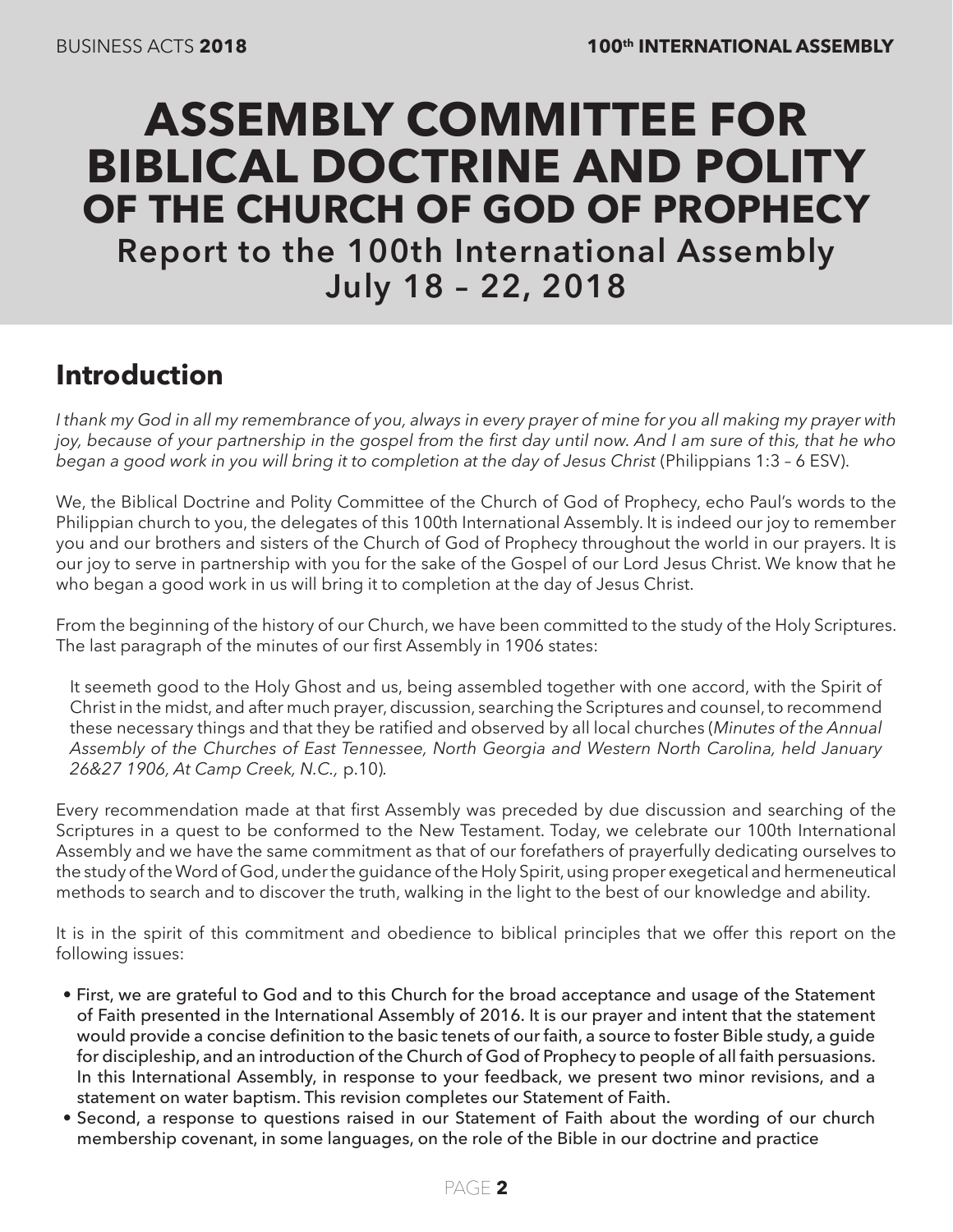- Third, the office and role of deacons and deaconesses
- Fourth, the issue of lay pastors' permits for provisional and limited ministerial authority
- Fifth, a reaffirmation of the dynamics for theocratic and hierarchical government
- Sixth, a biblical, theological, historical and practical study of the practice of footwashing—a first in a series of documents on the sacraments of the Church

We offer this report to you, the leadership and members of the Church of God of Prophecy, for your careful and prayerful consideration, and for your edification. Above all, we offer this report to our Lord Jesus Christ, the Source and Head of the Church.

#### **I. Statement of Faith**

Rational and Recommendations for Revisions to the Statement of Faith

#### **1. RATIONALE:**

For grammatical clarity, and to reflect the punctuation in the classic creeds of Christianity, we recommend the insertion of a comma between "God" and "the Father," in the statement on Person of God.

Original reading on the Person of God:

We believe in one God the Father, creator of heaven and earth, of all things seen and unseen.

#### **REVISION:**

We recommend the following revised reading:

We believe in one God, the Father, creator of heaven and earth, of all things seen and unseen.

#### **2. RATIONALE:**

26 Then God said, "Let us make man in our image, after our likeness…

- 27 So God created man in his own image,
	- in the image of God he created him;

male and female he created them. (Genesis 1:26-27 ESV)

26 And he made from one man every nation of mankind to live on all the face of the earth, having determined allotted periods and the boundaries of their dwelling place, 27 that they should seek God, and perhaps feel their way toward him and find him. (Acts 17:26-27 ESV)

9 After this I looked, and behold, a great multitude that no one could number, from every nation, from all tribes and peoples and languages, standing before the throne and before the Lamb, clothed in white robes, with palm branches in their hands, 10 and crying out with a loud voice, "Salvation belongs to our God who sits on the throne, and to the Lamb!" (Revelation 7:9-10 ESV)

We affirm the biblical truth that all human beings are created in the image of God; that we all descend from common parents, Adam and Eve; and that we all belong to the human race, while celebrating diversity among us.

Therefore, we recommend the following revision to the statement of the Church:

#### PAGE **3**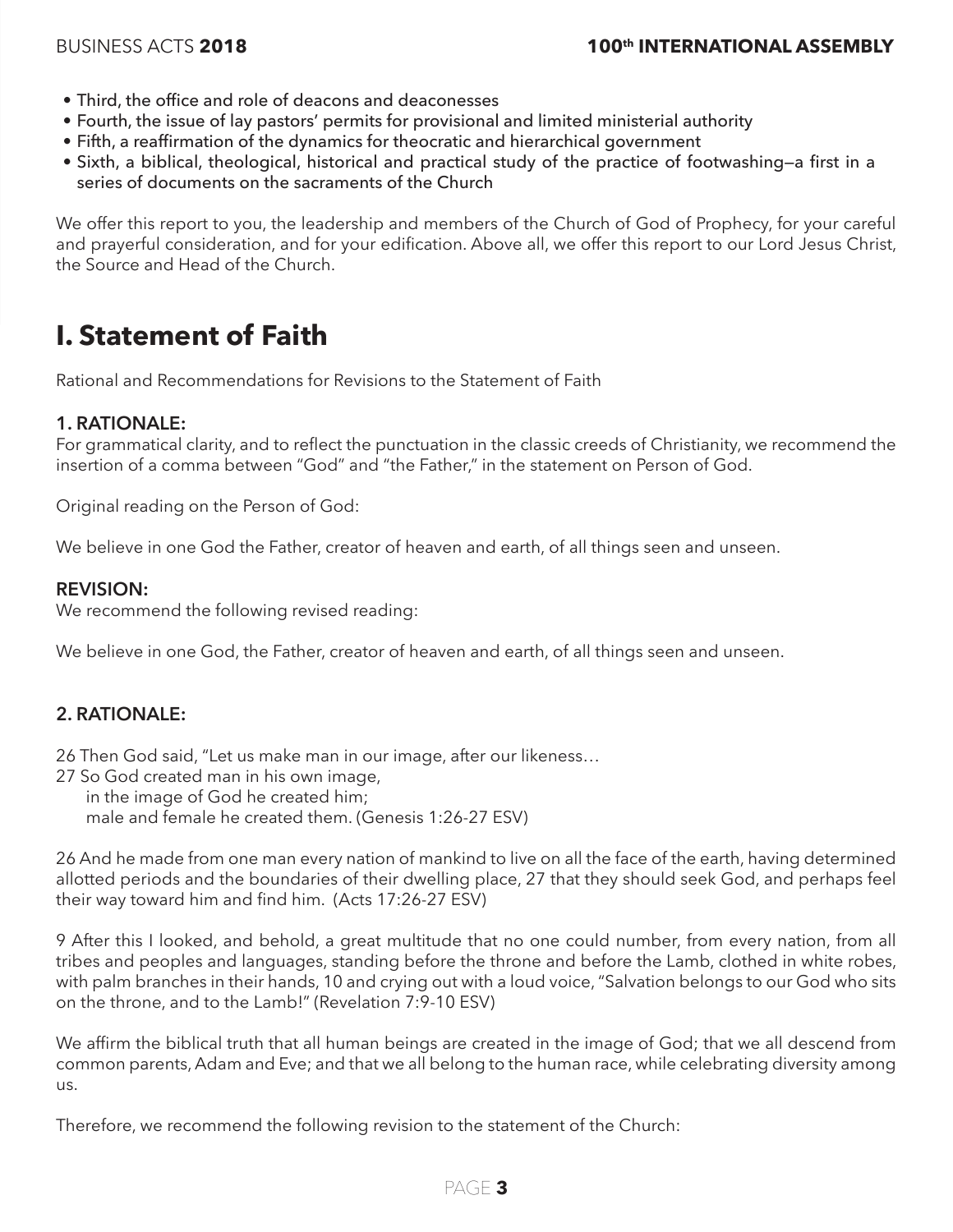#### **ORIGINAL READING ON THE STATEMENT OF THE CHURCH:**

We believe in one holy, universal Church, composed of all true believers in Jesus Christ, offering fellowship and calling for service to men and women of all races, nations, cultures and languages.

#### **REVISION:**

We believe in one holy, universal Church, composed of all true believers in Jesus Christ, offering fellowship and calling for service to men and women of all peoples, nations, cultures and languages.

#### **3. WE RECOMMEND THE ADDITION OF A STATEMENT ON WATER BAPTISM AS A PART OF THE CHURCH'S COMMISSION:**

We believe in one baptism with repentance for the remission and forgiveness of sins. (This statement will be moved to the end of article 5, and will be reworded as follows: "We believe in one baptism in the name of the Father and of the Son and of the Holy Spirit."

#### **Church of God of Prophecy: Statement of Faith**

We believe in the Holy Trinity–one God, eternally existing in Three Persons: Father, Son and Holy Spirit.

We believe in one God, the Father, creator of heaven and earth, of all things seen and unseen.

We believe in one Lord, Jesus Christ, the only Son of God, eternally begotten of the Father. All things were made through Him and for Him. He is true God and true man. He was conceived by the power of the Holy Spirit, and was born of the virgin Mary. He suffered, died, was buried, and on the third day He rose from the dead. He ascended to the right hand of the Father, and He will return to judge the living and the dead. His kingdom will have no end.

We believe in the Holy Spirit, the Lord and giver of life, who eternally proceeds from the Father. He is Teacher, Comforter, Helper and Giver of spiritual gifts. Through Him the saving and sanctifying works of Jesus Christ are applied to the life of believers. He is the empowering Presence of God in the life of the Christian and the Church. The Father has sent His Son to baptize with the Holy Spirit. Speaking in tongues and bearing the fruit of the Spirit are New Testament signs of being filled with the Holy Spirit.

We believe that salvation is by grace through faith in the sacrificial death of Jesus Christ on the cross; and that He died in our place. The believer's sins are forgiven by the shedding of His blood. We believe that healing of mind, body, soul and spirit is available to the believer through the blood of Jesus Christ, and the power of the Holy Spirit. We believe in one baptism in the name of the Father and of the Son and of the Holy Spirit.

We believe that the grace of God brings forgiveness and reconciliation to those who repent, as well as transformation in holiness, enabling them to live a Christ-like life. Sanctification is both a definite work of grace, and a lifelong process of change in the believer brought by the blood of Jesus, the Word of God and the enabling power of the Holy Spirit.

We believe in one holy, universal Church, composed of all true believers in Jesus Christ, offering fellowship and calling for service to men and women of all peoples, nations, cultures and languages. We believe in the spiritual and ultimate visible unity of the Church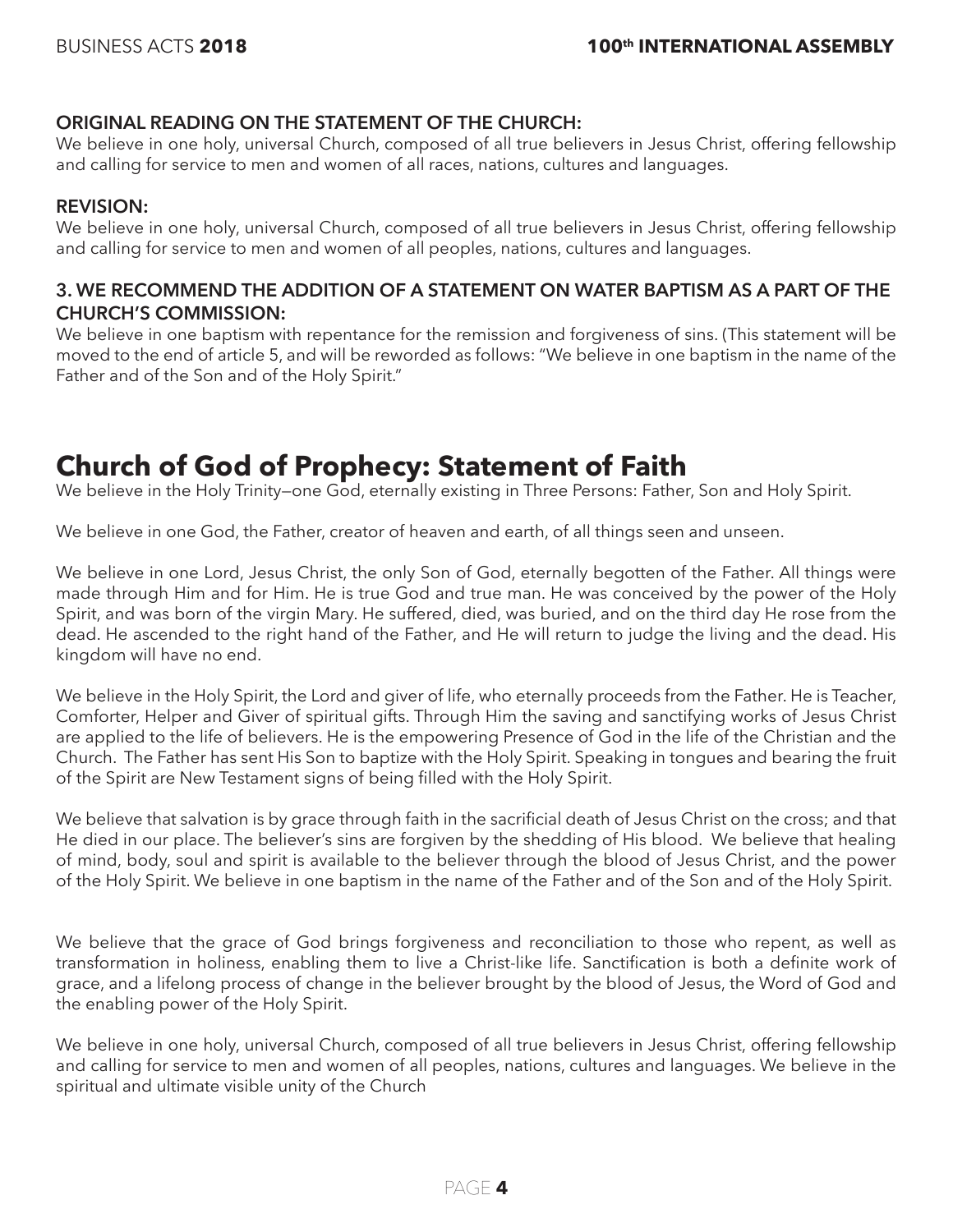We believe that the Bible—both Old and New Testaments—is the inspired Word of God. The Bible is God's revelation of Himself and His will to humankind, sufficient for instruction in salvation and daily Christian living. The Bible is the Christian's rule of faith and practice.

We believe that God will ultimately reconcile all things in heaven and earth in Christ. Therefore, we look forward to new heavens and a new earth in which righteousness dwells.

#### **II. Covenant Statement**

During the presentation of the Statement of Faith to the 99th International Assembly of 2016, it was brought to the attention of the Assembly Committee for Biblical Doctrine and Polity a discrepancy between the wording of the Church's covenant in the Spanish language and the Statement about the Bible on our Statement of Faith.

Our Statement of Faith regarding the Bible reads:

"We believe that the Bible –both Old and New Testaments –is the inspired Word of God. The Bible is God's revelation of Himself and His will to humankind, sufficient for instruction in salvation and daily Christian living. The Bible is the Christian's rule of faith and practice."

The Spanish version of the Covenant reads:

¿Promete usted sinceramente en la presencia de Dios y estos testigos que acepta esta Biblia como la Palabra de Dios, creer y practicar sus enseñanzas correctamente divididas —el Nuevo Testamento como su única [itálicas para énfasis) regla de fe y práctica, gobierno y disciplina, y andar en la luz a su mejor conocimiento y habilidad?[1]

The version of the covenant that we actually use in the English language is the one approved in the 1987 General Assembly that states:

Will you sincerely promise in the presence of God and these witnesses that you will accept this [the] Bible as the Word of God--believe and practice its teachings rightly divided--the New Testament as your rule of faith and practice, government and discipline, and walk in the light to the best of your knowledge and ability?<sup>[2]</sup>

Even though in 1987 the word "only" was not used in the English version of the Covenant, and it does not appear in the 1987 Spanish Assembly Minutes either, it was later inserted in the translation of the Spanish version.

- We, therefore, recommend that the word "only" be dropped from the Spanish and any other language version of the covenant, so we can have a unified Covenant.
- We recommend that all translations of the Covenant should have the same content.
- We would also like to encourage our ministers to continue administering the membership Covenant to the new members being received into our fellowship.

*<sup>[1]</sup> Minutas de la 96ta. Asamblea Internacional, 2010, 136.*

*<sup>[2]</sup> Minutes of the 82nd General Assembly, 1987, 53.*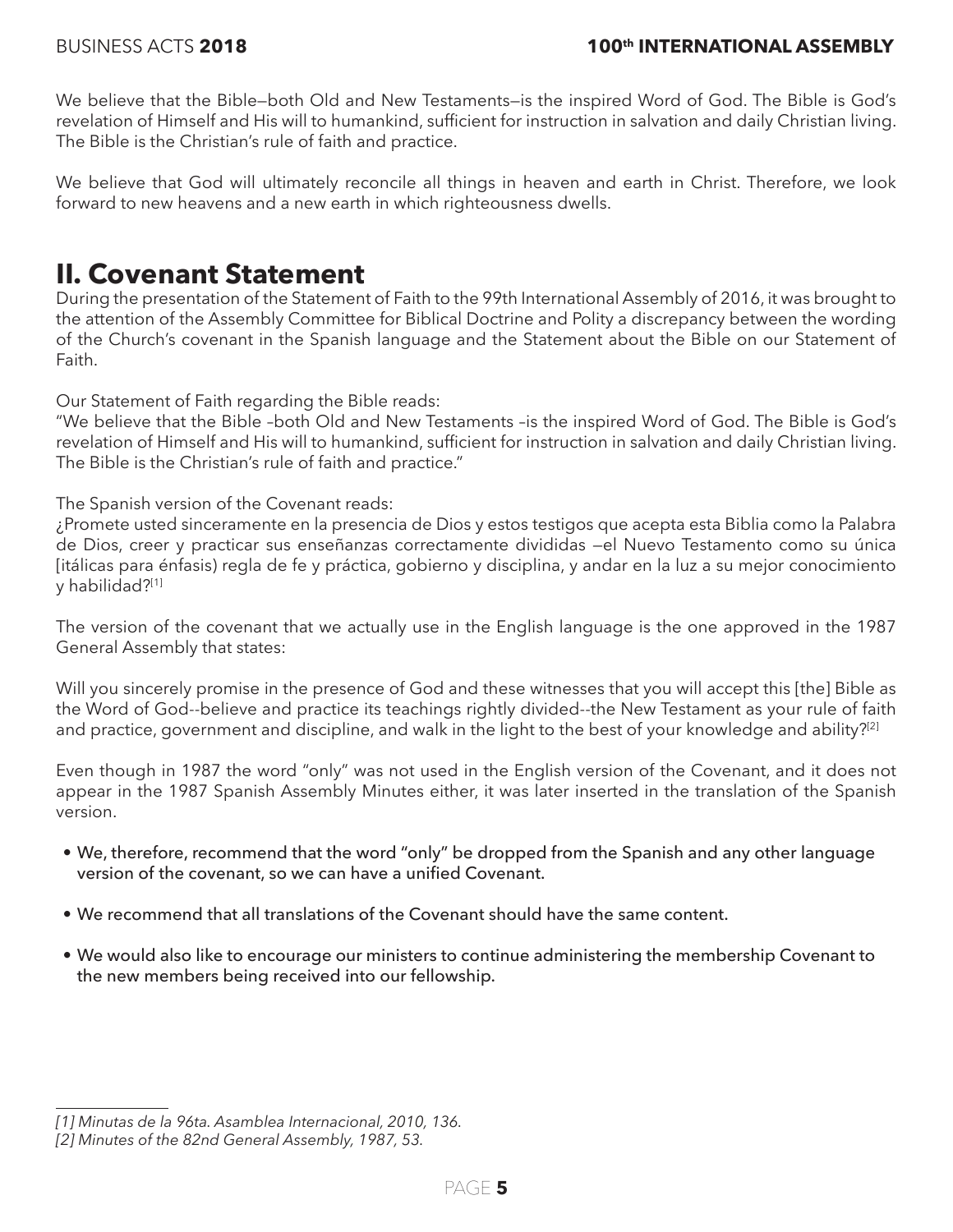### **III. The Office and Role of a Deacon/Deaconess in the Church of God of Prophecy**

#### **Introduction**

In October 2016, the general presbyters requested the Bible, Doctrine, and Polity Committee to review the office and role of the deacon/deaconess, in relation to local responsibilities and accountability. Specifically, the request seemed to be related to the selection, ordination, and licensure process of a candidate to the diaconate. Currently, deacon or deaconess candidates are to be "ordained at the local church or state/national [regional] convention by the overseer, pastor (if a bishop), and other deacons of their local church." <sup>[3]</sup>This statement prompts at least two questions for consideration. Firstly, "Can a pastor, who is not a bishop (ordained male minister, ordained female minister) officiate at the ordination of a deacon/deaconess?" Secondly, "Does the overseer need to participate in the ordination process?"

#### **An Inclusive Diaconate (Deaconess)**

For the purpose of clarity, the following information is being provided within the context of the ordination of a deacon/deaconess. The office of a deaconess was introduced at the 2006 International Assembly by the Bible, Doctrine and Polity committee:

Given there is scriptural evidence that supports having female deacons, called deaconesses, we recommend women who qualify as deaconesses be set forth by the local church in the same manner and according to the same requirements as their male counterparts.<sup>[4]</sup>

The 2006 International Assembly accepted the Bible, Doctrine, and Polity report regarding deaconesses in the Church and it has been a matter of practice, although perhaps limited in scope, for the last decade. The requirements for and processes of an individual being "set forth" to the diaconate were addressed by the 89th International Assembly in 1996. In that Assembly, the Bible, Doctrine, and Polity report included a recommendation titled "Deacon." The reference above, indicates these qualifications and expectations, with the exception of gender, are applicable to the office of a deaconess as well. Consequently, this is being provided in order to give an informed perspective. The following section is included in the 1996 Assembly minutes as having been accepted as polity.

Both biblical and historical records concerning the activities of deacons confirm they served in the church alongside and in harmony with the bishop or pastor as servants to the congregation. They were assigned responsibilities which contribute to the spiritual and social well-being of the congregation. This office functions to: 1) complement the office of the bishop (Acts 6:1-7); b) serve more in the temporal needs of God's work, rather than in teaching and presenting the Word; and c) minister to the needs of the poor and needy (Acts 6:1-5). They constitute a vital part of local church government (Philippians 1:1). The qualifications of a deacon are similar to a bishop, except they are not required to teach or have direct oversight of the flock. Their qualifications are taken from the scriptural references of 1 Timothy 3:8-12 and Acts 6:4 (as a prototype). The New Testament account regarding the office and function of deacons gives very clear understanding that their activities are generally confined to and carried out in the local congregation. This ministry is local, rather than translocal [sic].

*<sup>[3]</sup> Minutes of the 89th Assembly, "Assembly Committee for Biblical Doctrine and Polity": 1996:35. [4]Minutes of the 94th Assembly, "Assembly Committee for Biblical Doctrine and Polity": 2006:176.*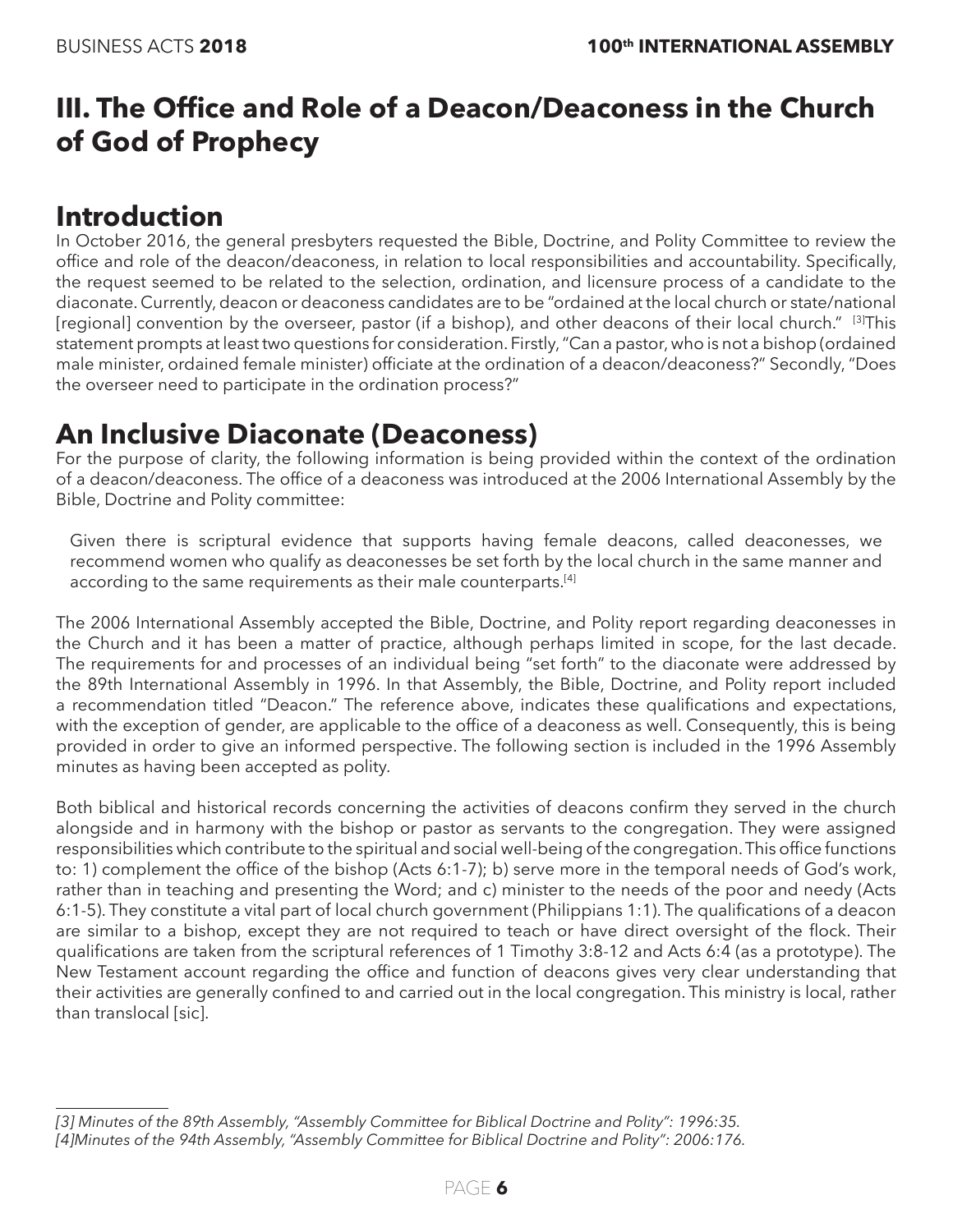Since deacons function in the arena of a local church, we recommend that they be acknowledged (set forth) by the congregation and with pastoral recommendation. They will serve first as trial deacons for a period of not less than one year, after which time they are to be recommended to the state/national overseer of their respective area for approval and licensure. Because their service and ministry are based more within a local area, there would be no need for them to be licensed through the International Office. *He is to be a male and at least 30 years of age.[5]* [italics not in original]

Deacons would be ordained at the local church or state/national convention by the overseer, pastor (if a bishop), and other deacons of their local church. The deacons should report quarterly to their local conference and annually to the state/national overseer. Should discipline become necessary, the local church would work in conjunction with the state/national office. When moving to a new location, the eldership status would continue, but would need reaffirmation from the new congregation after an appropriate time. The International Offices will produce a standardized license for those ordained as a deacon.<sup>[6]</sup>

In summary, the current process of deacon/deaconess ordination is as follows:

- The diaconate candidate is selected on a one-year trial basis, by the local church and pastoral recommendation.
- The candidate is to fulfill all scriptural prerequisites.
- After the one-year trial basis, the candidate may be recommended for ordination as a deacon/deaconess.
- The ordination of the candidate is to occur either at the local church or the state/regional/national convention.
- The overseer is to participate in the ordination ceremony, along with the pastor (if a bishop), and any other deacons from the candidate's local congregation.
- Deacons/deaconesses are to report quarterly to the local church and annually to the state/regional/ national office.
- The office of deacon is not trans-local; consequently, in the event of a deacon/deaconess transferring his/her membership from one local church to another, the recognition to the diaconate is subject to the discretion of reaffirmation by the new local church for the individual to serve as a deacon/deaconess.

### **Hierarchical Polity**

In the 2006 Assembly, referenced above, the Bible, Doctrine and Polity committee included a statement in their report titled "The Dynamics of Theocratic and Hierarchical Government." This statement immediately followed the section addressing Deaconesses in the church. An excerpt of this statement is as follows:

We hereby declare this Church to be a body striving to operate under theocratic principles in all spiritual, ministerial, and inspirational areas, but to recognize that we also function as a hierarchical government to maintain proper order and discipline in all areas pertaining to business and management of our organization. While this statement is being given to clarify our present type of government, this position has been reflected by past Assembly decision and court rulings throughout our history.<sup>[7]</sup>

It seems that the spirit of hierarchical governance within this church body is exhibited in the current practice of the respective overseer officiating at the ordination of candidates to the diaconate. Admittedly, there are many leadership roles within a local church in which the overseer does not participate in the selection or installation processes. However, it may be argued that these other roles do not rise to the level of "eldership" both biblically and within the context of the church.

*<sup>[5]</sup> This statement was eliminated by the 2006 Assembly.*

*<sup>[6] 89</sup>th Assembly Minutes, 1996:34-35.*

*<sup>[7]</sup> Assembly Minutes, 2006.*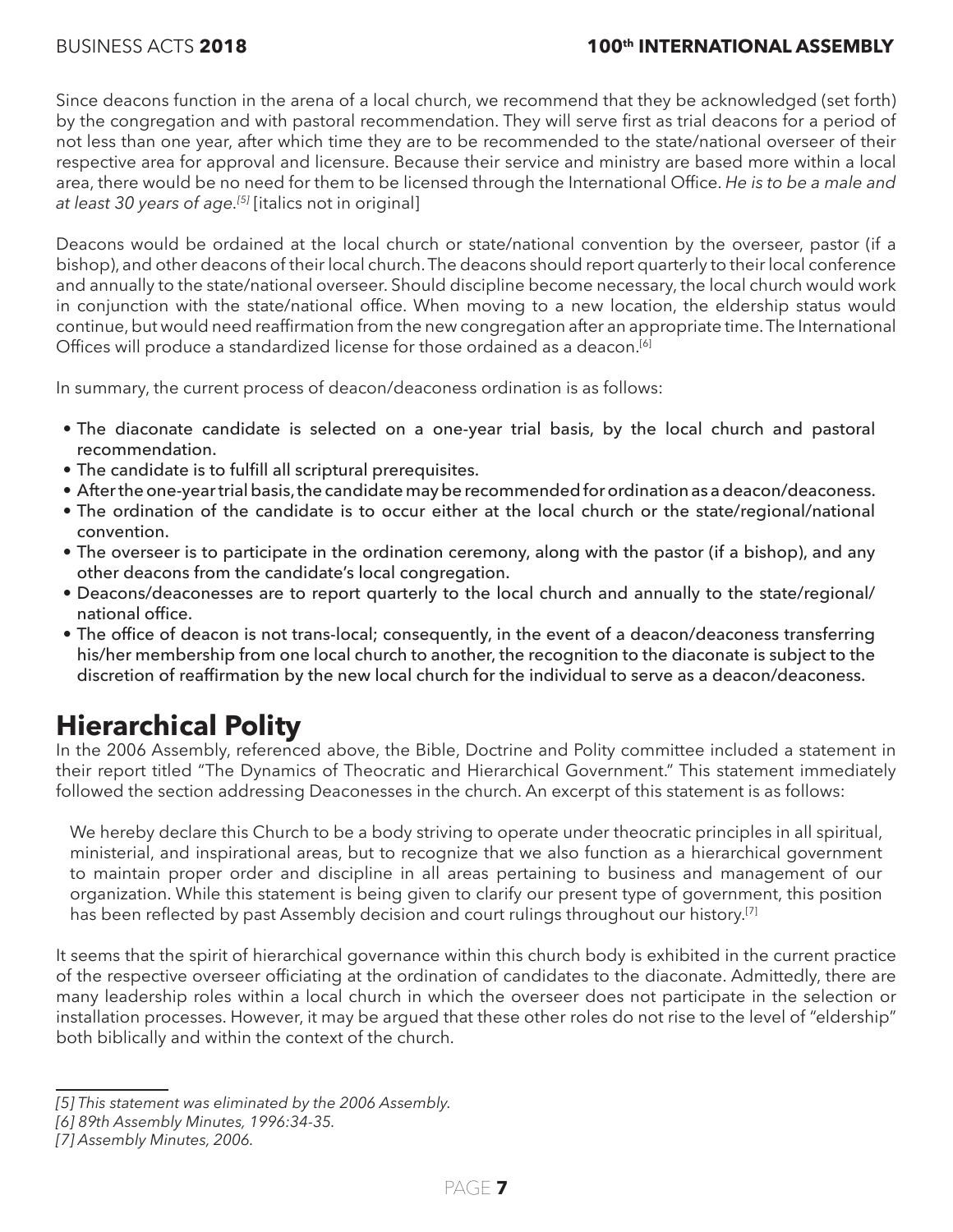#### **RECOMMENDATION**

As stated in the "Introduction" of this working document, the current policy of ordination to the diaconate is that candidates are "ordained at the local church or state/national [regional] convention by the overseer, pastor (if a bishop), and other deacons of their local church."<sup>[8]</sup>

We recommend that no change in the ordination process of an individual to the diaconate occur as it relates to the laying on of hands by the overseer. That is, the deacon/deaconess should continue to be ordained by the overseer and local church pastor, along with local deacons, within the context of the local church or at the state/regional/national convention. The location of ordination should be left to the discretion of the overseer. Additionally, should the overseer be unable to participate in the ordination of a deacon due to scheduling conflicts, health issues, geographical distances, etc., the overseer may designate a representative of his office, such as a district overseer/presbyter, to participate alongside the pastor in the deacon ordination due to the absence of the overseer.

Secondly, we recommend that the current policy relative to the pastor's participation in the ordination of a deacon be amended. The parenthetical phrase "(if a bishop)" should be eliminated. This phrase, "if a bishop" implies that a deacon/deaconess may occupy a higher positional status than an ordained male minister or an ordained female minister who is his/her pastor, and not an ordained bishop. There should be no question that the deacon/deaconess is to serve under and in support of his/her pastor. The deacon/deaconess should view themselves as a servant leader to both his/her pastor and the congregation. Consequently, it is the recommendation of this report to the 100th International Assembly that a duly licensed Church of God of Prophecy minister, serving as the appointed pastor of a respective church, is to participate in the ordination of deacons/deaconesses at the local church where he/she serves as pastor, under the leadership of the respective overseer.

### **IV. Provisional Lay Pastor Ministerial Permits**

#### **RATIONALE**

Due to the need of supplying pastors to churches in situations in which licensed ministers were in short supply or nonexistent, lay ministers and those who were called into ministry, but not yet licensed, have sometimes been given temporary, provisional permits authorizing them to do the work of pastoral ministry (baptize, administer the Lord's Supper, conduct business meetings, etc).

These provisional permits were often issued in the form of a minister's ID card. Overseers who issued these provisional permits did so with the intent that the recipient would proceed to fulfill the requirements for licensure, beginning as a lay minister. However, it has often been the case that recipients of the provisional permits were content with their status and privilege, and did not pursue a valid minister's license, continuing to execute duties designated for licensed ministers only.

#### **RECOMMENDATIONS:**

Therefore, we recommend that:

• Only newly appointed lay pastors (holding valid lay ministers' certificates) may be issued provisional permits authorizing them to perform pastoral duties normally reserved for licensed ministers (to baptize, administer the Lord's Supper, and moderate business conferences, etc.), when no licensed ministers are available to pastor a church.

*<sup>[8]</sup> Minutes of the 89th Assembly, "Assembly Committee for Biblical Doctrine and Polity": 1996:35.*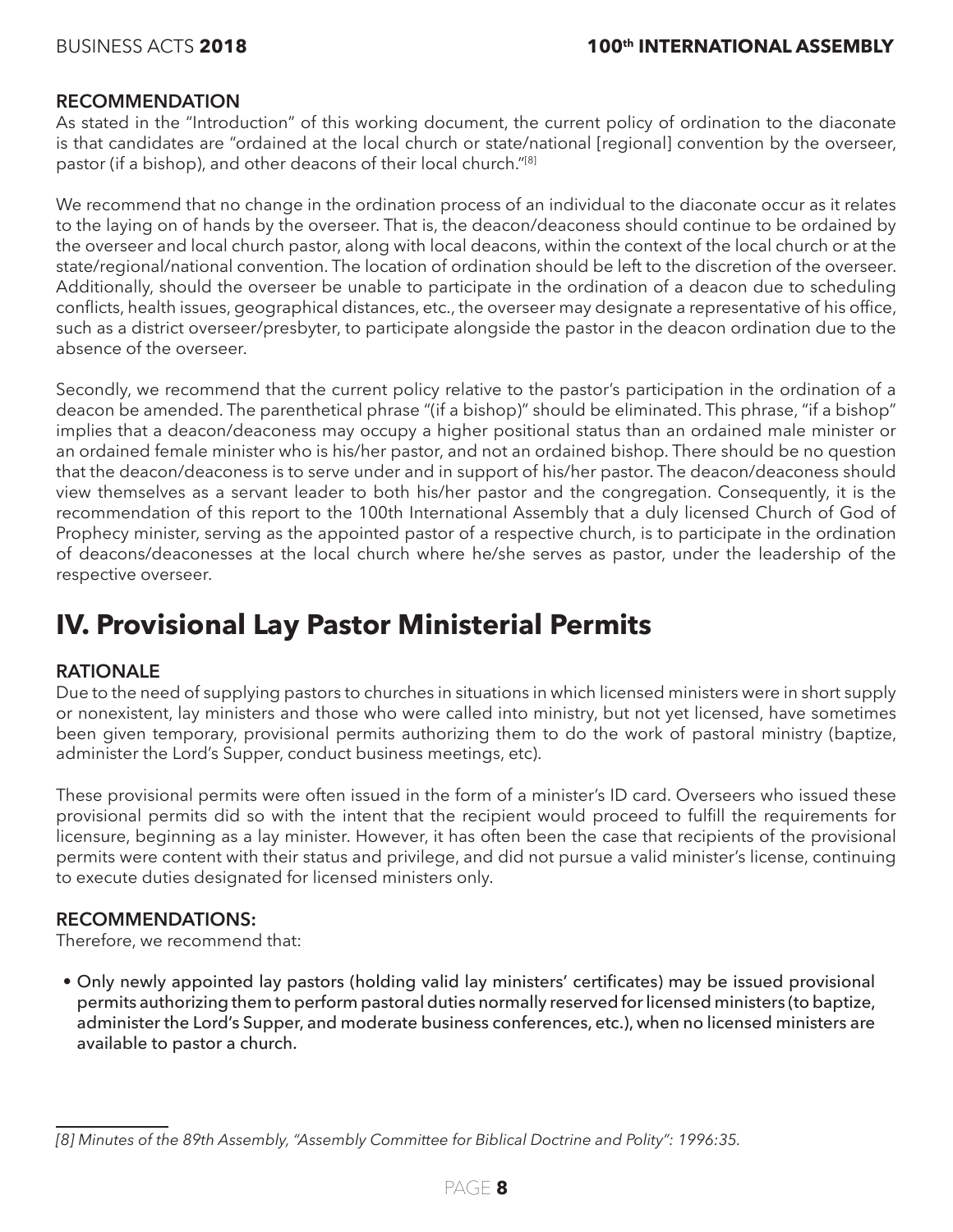- The permit will authorize the lay pastor to perform these pastoral duties only in the local church to which he/she has been appointed.
- The permit will be issued in the form of a letter, with clear limitations for validity, to extend from the term of appointment (i.e. for the convention term) to not more than two years.
- During the two-year period, the lay pastor must be faithful in reporting to the state/national/regional office.
- At the end of two years, the permit will expire and will not be renewed.
- During the two-year period, the lay pastor holding the temporary ministerial permit will be expected to complete the requirements for a valid minister's license, issued by the general overseer's office.
- Lay pastors, holding lay ministers' certificates, cannot perform marriage ceremonies. However, if a couple has been previously legally married in a civil ceremony, a lay pastor may perform a Christian ceremony to bless the marriage of that couple, if they attend his/her local church.
- If, at the end of two years, the lay pastor holding a temporary provisional permit has not obtained his/her permanent minister's license, he/she may continue to serve as a lay minister, but without authorization to perform the ministry of a duly licensed pastor.

### **V. The Dynamics of Theocratic and Hierarchical Government Rationale**

In a previous meeting with the BDP and the general presbyters, General Overseer Bishop Sam Clements shared his concern that in some areas of the world, particularly in North America, that there is an increasing tendency of local churches attempting to adopt a congregational structure in the selection of their pastor, rather than the hierarchical governance, which is both the historical and polity form of government adopted by this church in our International Assembly.

The BD&P Committee would like to restate the Church's position in the selection and the appointment of pastors. It might be helpful, however, to define the meaning of a church ruled by congregational government. According to Donald K. McKim, the congregational form of government is as follows. Congregational government is "…[a] form of church government in which governing authority is with the local congregation, which is autonomous and independent."<sup>[9]</sup>

The Church of God of Prophecy has never adopted a congregational form of government. Referring to our Minutes of the 94th General Assembly of 2006, we would like to restate our position. "From the inception of this Church body at the beginning of the twentieth century, our pioneering fathers realized the powerful dynamics of recognizing that in all ministerial and spiritual operations that we were to pattern ourselves after the theocratic principles of the Bible. At the same time, the wisdom of early church Assemblies also realized the critical need to develop a system of hierarchical government in all matters of business pertaining to property, monetary operations, and legal matters. This dynamic requires us as ministers and members to confess that this important balance would be needed to function in a secularized society that did not often reflect a belief in a "direct rule of God through Spirit-filled leaders." We hereby declare this Church to be a body striving to operate under theocratic principles in all spiritual, ministerial, and inspirational areas, but to recognize that we also function as a hierarchical government to maintain proper order and discipline in all areas pertaining to business and management of our organization. While this statement is being given to clarify our present type of government, this position has been reflected by past Assembly decisions and court rulings throughout our history" (Minutes of the 94th General Assembly (2006), 177).

*<sup>[9]</sup> Donald K. McKim, Westminster Dictionary of Theological Terms (Louisville, KY: Westminster John Knox Press, 1996), p. 58.*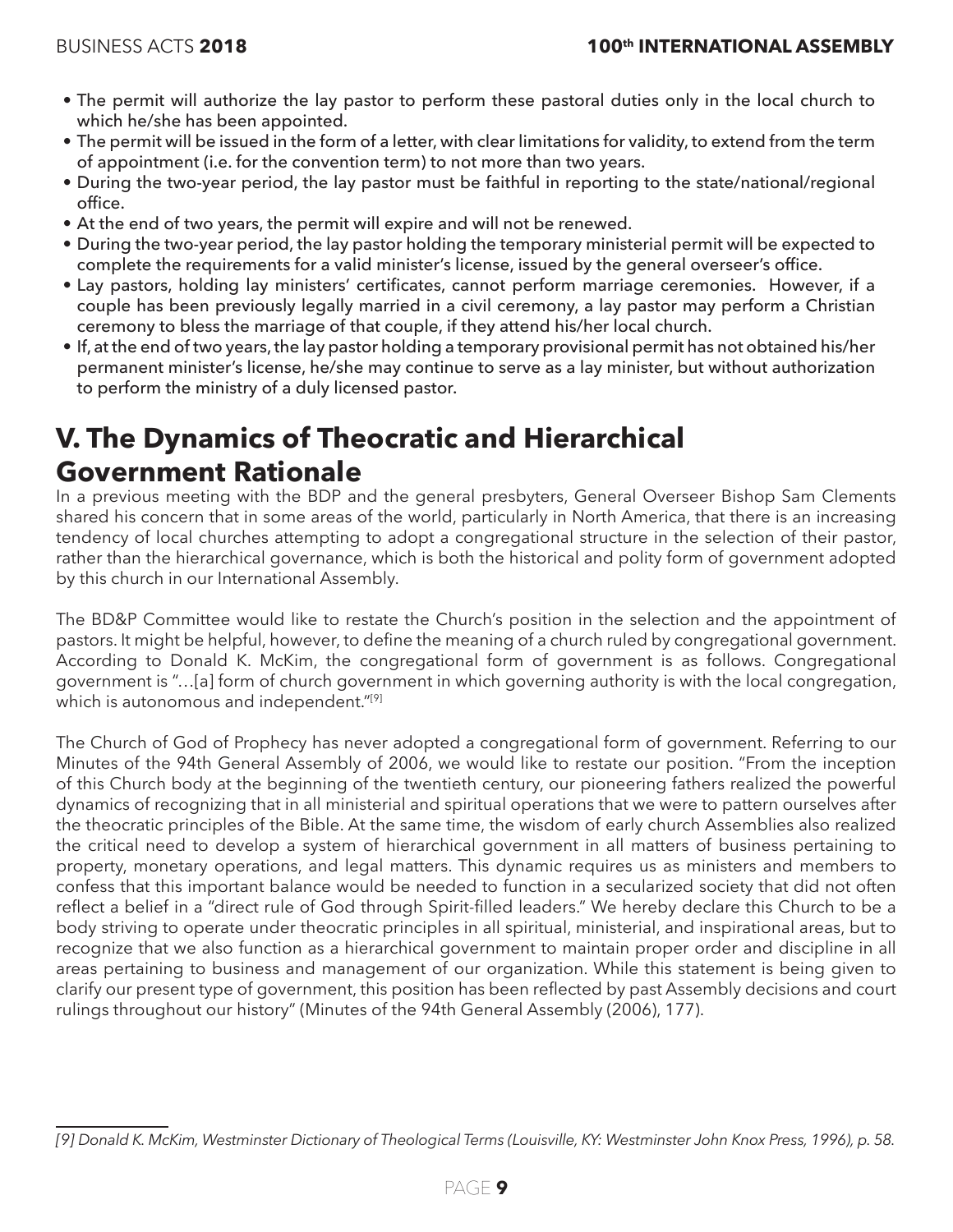The church has made it clear that it attempts to operate within the principles of a theocracy while exercising a hierarchical form of government. With that said, the Assembly Minutes stipulates that the overseer, 'in consultation with the local church' goes through a process of selecting a pastor. After a time of consultation, which would include prayer and deliberation, a selection is made. It is the overseer, functioning in his administrative and apostolic duties, who makes the final decision, consequently making the official appointment of the local pastor. The local congregation does not select their respective pastor.

The overseer's appointive duties are as follows according to the 2016 Ministry Policy Manual, p.31:

- 1. To appoint pastors in consultation with the local church and minister.\*
- 2. To appoint national/regional/state staff
- 3. To appoint a national/regional/state ministerial review board.
- 4. To appoint national/regional/state boards and committees as needed.
- 5. To appoint district overseers and any other personnel necessary to administrate the national/regional/ state programs.
- \* [As was requested during the business session of the 100th International Assembly, the Biblical Doctrine and Polity Committee offers the following definition: "In consultation with" does not require that an overseer physically or digitally visit with the entire congregation, a pastoral committee, initiate a survey, or conduct a vote or expression. In consultation with may include any one of the following:
	- A conversation with a key leader or key leaders via in person, by phone, letter, email, or some other similar venue.
	- Extending the opportunity to individuals who would like to convey thoughts to the overseer in his selection of a pastor.

Overseers are not required to engage in all of the above. "In consultation with" is a very broad provision. The overseer has latitude to be creative in the method and modality of consultation and is thereby not limited to the above suggestions. While "in consultation with" is preferred, there may be certain situations which make it uniquely difficult for if not altogether precluding the overseer from consulting with members of the local congregation. In these instances, the Overseer could consult either with the general presbyter and/or the overseer's plurality team. Ultimately, the pastoral appointment is at the discretion of the overseer.]

#### **Recommendation**

The Assembly Committee for Biblical Doctrine and Polity for the Church of God of Prophecy humbly submits this document in restating the Church's position on appointment of pastors for local churches by the national/ regional/state overseer.

### **Introduction and Rationale for the Study of the Sacraments of the Church**

The Church of God of Prophecy has historically acknowledged three ordinances or sacraments: Water Baptism, the Lord's Supper and Footwashing. Simple, straightforward, biblical explanations have for many years been printed in our publications; and guidelines have been established for their practice in our International (General) Assemblies. Sermons and Bible studies have been expounded from our pulpits and lecterns. However, while we have confessed the importance of the sacraments in the life of our Church, it seems that the actual practice of the sacraments has declined—especially the practice of Footwashing, and to a lesser degree, the Lord's Supper and Water Baptism. We have endeavored to discern the reasons for this decline: Is it the lack of a strong biblical and theological foundation and understanding for these practices? Is it the lack of inspired preaching and teaching on these subjects? Is it the loss of anticipation and joy in the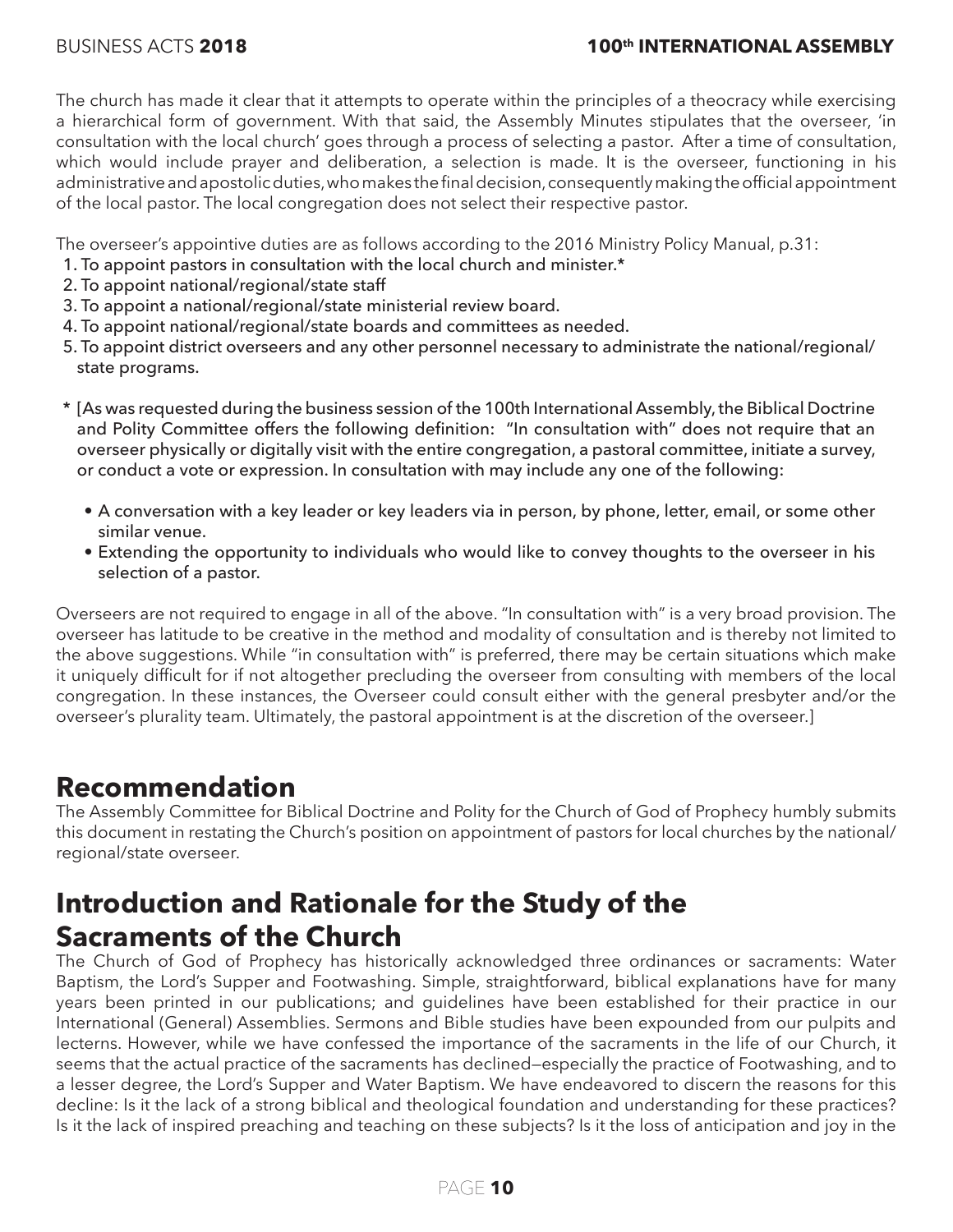celebration of the sacraments, through lifeless, lackadaisical, perfunctory observance? Is it because we have lost a sense of reverent wonder and awe in the presence of The Holy? Whatever the reason may be, we feel that many of our people are being deprived of profound blessings and spiritual refreshing associated with these sacraments.

Three years ago, the Biblical Doctrine and Polity Committee deeply felt the necessity and responsibility to return to an intensive and thorough study of the sacraments. We were convinced that, as a Church, we desperately needed to recover a biblical, theological, doctrinal, historical and practical working knowledge of the sacraments. We felt the need to help inspire and encourage more sacred, faithful, and frequent participation of the sacraments in our churches, and among the members of the Church of God of Prophecy. As a result, we have begun the task of preparing documents on these worthy subjects. The task has become more daunting and challenging than we had first imagined. Nevertheless, to this 100th International Assembly of the Church of God of Prophecy, we offer the first document in the series on the sacraments: Footwashing.

### **VI. The Sacrament of Footwashing**

#### **JESUS WASHES THE DISCIPLES' FEET**

Now before the festival of the Passover, Jesus knew that his hour had come to depart from this world and go to the Father. Having loved his own who were in the world, he loved them to the end.

2 The devil had already put it into the heart of Judas son of Simon Iscariot to betray him. And during supper 3 Jesus, knowing that the Father had given all things into his hands, and that he had come from God and was going to God,

4 got up from the table, took off his outer robe, and tied a towel around himself.

5 Then he poured water into a basin and began to wash the disciples' feet and to wipe them with the towel that was tied around him.

6 He came to Simon Peter, who said to him, "Lord, are you going to wash my feet?"

7 Jesus answered, "You do not know now what I am doing, but later you will understand."

8 Peter said to him, "You will never wash my feet." Jesus answered, "Unless I wash you, you have no share with me."

9 Simon Peter said to him, "Lord, not my feet only but also my hands and my head!"

10 Jesus said to him, "One who has bathed does not need to wash, except for the feet, but is entirely clean. And you are clean, though not all of you."

11 For he knew who was to betray him; for this reason he said, "Not all of you are clean."

12 After he had washed their feet, had put on his robe, and had returned to the table, he said to them, "Do you know what I have done to you?

13 You call me Teacher and Lord—and you are right, for that is what I am.

14 So if I, your Lord and Teacher, have washed your feet, you also ought to wash one another's feet.

15 For I have set you an example, that you also should do as I have done to you.

16 Very truly, I tell you, servants are not greater than their master, nor are messengers greater than the one who sent them.

17 If you know these things, you are blessed if you do them.

18 I am not speaking of all of you; I know whom I have chosen. But it is to fulfill the scripture, 'The one who ate my bread has lifted his heel against me.'

19 I tell you this now, before it occurs, so that when it does occur, you may believe that I am he. 20 Very truly, I tell you, whoever receives one whom I send receives me; and whoever receives me receives him who sent me."[10]

*<sup>[10]</sup> The Holy Bible: New Revised Standard Version (Nashville: Thomas Nelson Publishers, 1989), Jn 13:1–20*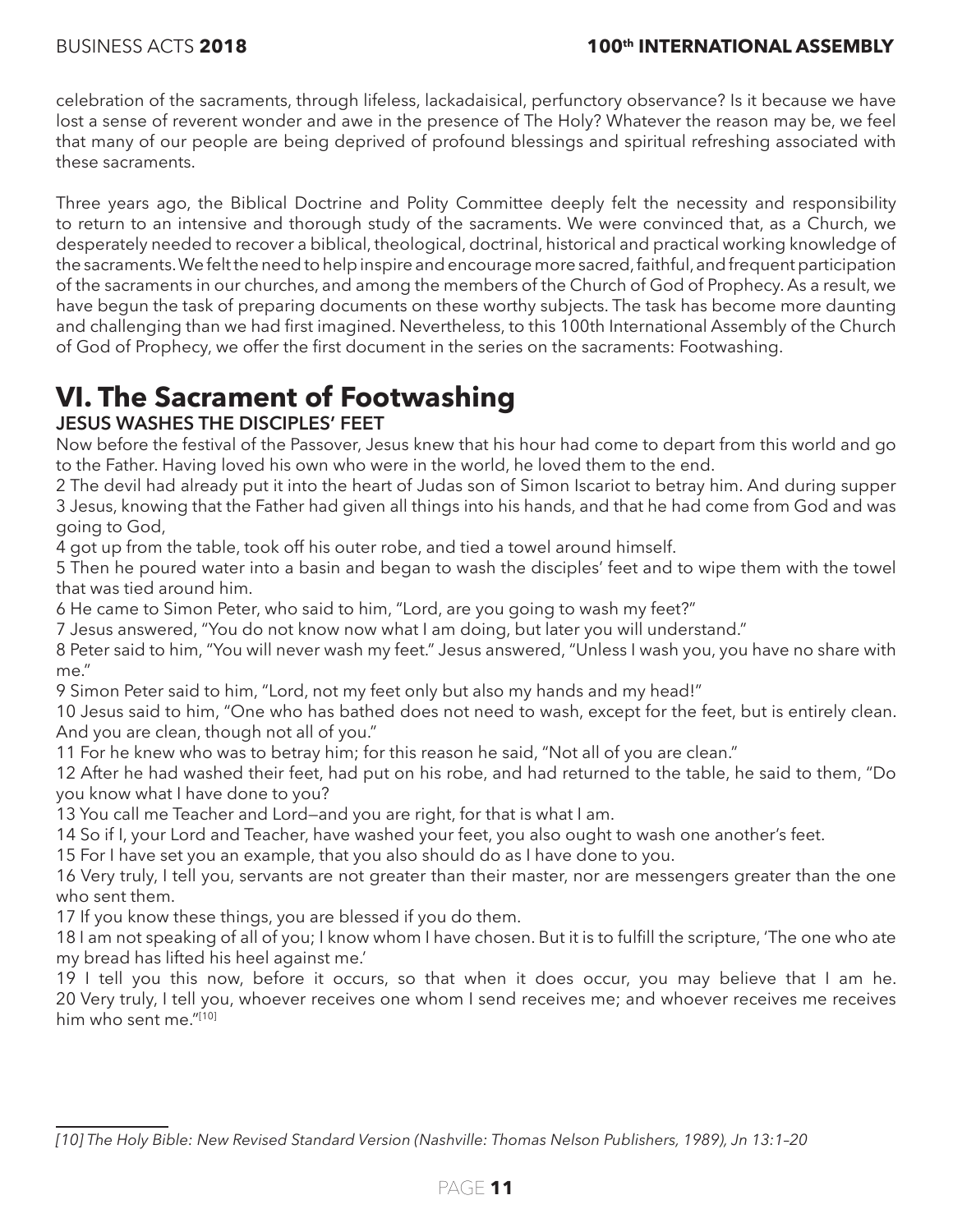#### **Introduction**

Washing the feet of the saints has been a longstanding practice in the Church of God of Prophecy. The first mention we have in our records about this ordinance is found in the Minutes of our First Assembly, in 1906. The following paragraph gives testimony to this fact:

Communion and feet-washing were duely [sic] discussed by elder R. G. Spurling and others, and it is the sense of this assembly that the communion and feet-washing are taught by the New Testament Scriptures, and may be engaged at the same service or at different times at the option of the local churches. In order to preserve the unity of the body, and to obey the sacred Word, we recommend that every member engage in these sacred services. We further recommend that these holy ordinances be observed one or more times each year.[11]

As we can see from this paragraph, our forefathers were convinced that footwashing was taught by the New Testament. For that reason, they needed to engage in the practice of the same. It is noteworthy that they gave two motives for footwashing and communion: 1) to preserve the unity of the body, and 2) to obey the sacred Word. This should be the same motivation for us as we continue obeying God's word and promoting the unity of the body. It is with this same spirit of preservation of unity of the body and obedience to the Word of God that we present this document to the Church.

### **I. History of Footwashing in the Church of God of Prophecy**

When we trace the history of footwashing in our tradition, we have to go back to the Christian Union, that was organized August 19, 1886 at Barney Creek, Tennessee. This group had its genesis because "a spirit of dissatisfaction and unrest began to work in the mind of a licensed minister of the Missionary Baptist Church by the name of Richard G. Spurling."<sup>[12]</sup> A. J. Tomlinson describes the dissatisfaction as originated by "certain traditions and creeds which were burdensome and exceedingly binding on the members."[13] Spurling and the other original members of the Christian Union, who were from Landmark and Primitive Baptist backgrounds,were familiar with the practice of footwashing, and he is credited as the one who introduced this practice to the church.[14]

For A. J. Tomlinson, footwashing was a new experience, since this practice was prohibited by Quakers.<sup>[15]</sup> However, it looks like he had seen footwashing being done by other Christian groups, and became familiar with it. Tomlinson's first experience with footwashing, is recorded in the entry of his diary, on March 25, 1901, at Culberson, North Carolina:

After a special outpouring of the Spirit in our Sunday meeting yesterday. I could not take my breakfast as usual. At night we had special prayer… and I read the words of Jesus that we receive the petitions we desired because we keep His commandments. I then turned, guided by the Spirit, and read where Jesus washed the disciples' feet and said, 'Ye ought to wash one another's feet'. I had never obeyed this commandment. I at once laid aside my coat, girded myself with a towel, poured water into a basin and washed the feet of the brethren present. Other members of our household became more zealous to keep the commandments.[16]

*<sup>[11]</sup> Minutes of Annual Assembly of the Churches of East Tennessee, North Georgia and Western North Carolina, held January 26&27, at Camp Creek, N.C., 3.*

*<sup>[12]</sup> A. J. Tomlinson, The Last Great Conflict. (Cleveland, TN: Press of Walter E. Rodgers, 1913), 205.*

*<sup>[13]</sup> Tomlinson, The Last Great Conflict, 205.*

*<sup>[14]</sup> Wade H. Phillips, Quest to Restore God's House: A Theological History of the Church of God (Cleveland, Tennessee, vol. I, 1886-1923 R. G. Spurling to A. J. Tomlinson. Formation-Transformation-Reformation (Cleveland, TN: CPT Press, 2014), 336-37.*

*<sup>[15]</sup> Phillips, Quest to Restore God's House, 337.*

*<sup>[16]</sup> Diary of A. J. Tomlinson 1901-1924 (Cleveland, TN: White Wing Publishing House, 2014), 12.*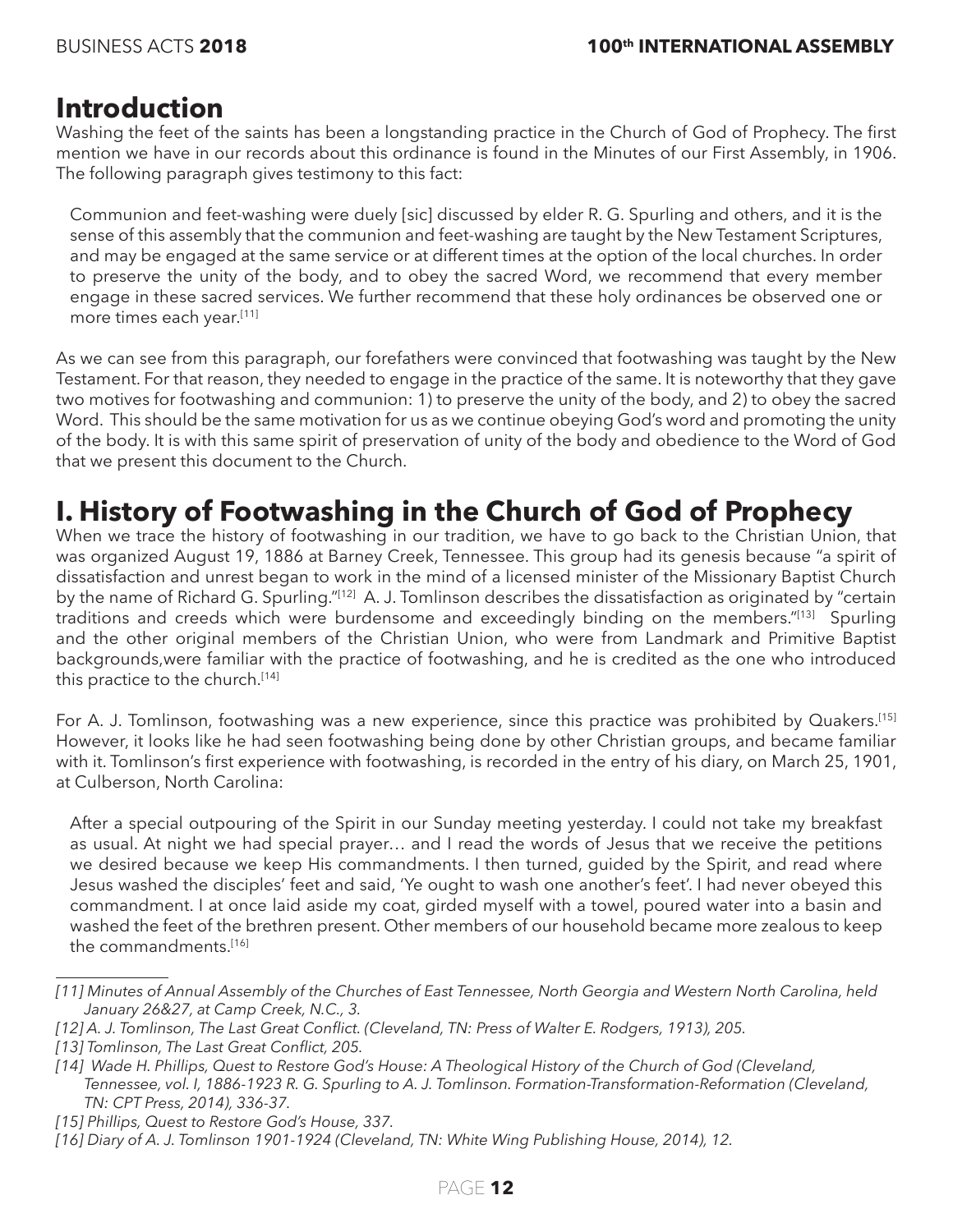It is remarkable that Tomlinson recognized that 'he had never obeyed this commandment' before and that he immediately proceeded to obey it, and not only him, but other members of his household as well. The willingness of our forefathers to obey the Word of God during those early years, paved the way for their commitment to adopt these ordinances at their very first Annual Assembly, as we mentioned before. Tomlinson recorded the sentiment of the group: "It is the sense of this assembly that the communion and feet-washing are taught by the New Testament Scriptures,"[17] and for them, who were a group of people searching the Scriptures in their quest for truth, this reason was satisfactory enough, and as such, they were willing to obey. In that first Assembly, they made two recommendations: 1) that every member engage in these sacred services, and 2) that these holy ordinances be observed one or more times each year. As we can see, these recommendations were invitations to the members to participate in these ordinances taught by our Lord Jesus Christ. Not only did they make the commitment to observe these ordinances one or more times a year during the First Assembly, but during the last day of the second Assembly, Sunday, January 13, 1907, Tomlinson recorded: "After the sermon the Church engaged in the sacred ordinances of "The Lords [sic] Supper and Feet Washing."[18]

As the Church matured, the primary recommendation became an expectation from the applicants for membership in the Church. The rationale given for that expectation was that as Jesus Christ is the sole founder and originator of His church, and still retains the position as head and only lawgiver, all who connect themselves with His church will be expected to obey His laws and government, walking in the light as He is in the light, thus giving fellowship to each other and the assurance of the blood cleansing from all sin (1 John 1:7).[19]

In this way, the practice of footwashing had to be accepted alongside other biblical teachings that were already part of the teachings of the church if you wanted to become a member. In this statement, we find the language that Jesus is the 'lawgiver,' that we are 'expected to obey His laws and government,' and that we have to 'walk in the light as He is in the light,' that is used as a way to compel the acceptance and observance of the biblical teachings. A. J. Tomlinson further states:

The applicants for membership are expected to accept the teaching of repentance, water baptism (by immersion), sanctification subsequent to conversion, the baptism with the Holy Ghost on the sanctified life evidenced by the speaking in tongues as the Spirit gives utterance, the Lord's Supper, feet washing, eternal punishment for the wicked and eternal life for the righteous, divine healing, tithing and offerings, and the second pre-millenial [sic] coming of the Lord.<sup>[20]</sup>

Through the years, some questions arose regarding the procedure for footwashing. In the 7th General Assembly of 1912, the following question was asked: "In observing the ordinance of footwashing, should one foot be washed or both feet? Answer: Both feet. John 3:10-14."[21] It was reiterated that both feet were to be washed. It looks like this answer was accepted by the Assembly delegates.

In the First Assembly, the recommendation was made that "communion and feet-washing may be engaged in at the same service or at different times at the option of the local churches." However, in the 13th Assembly of 1917, it was recorded that after careful examination of the Scriptures, they found that both ordinances were inseparable. In the Supplemental section of the Minutes of that Assembly we read:

*[19] Tomlinson, The Last Great conflict, 216.*

*<sup>[17]</sup> Minutes of Annual Assembly, 3.*

*<sup>[18]</sup>General Assembly Minutes 1906-1014, 39.*

*<sup>[20]</sup>Tomlinson, The Last Great conflict, 217.*

*<sup>[21] 7</sup>th General Assembly, 01/12/1912, 19.*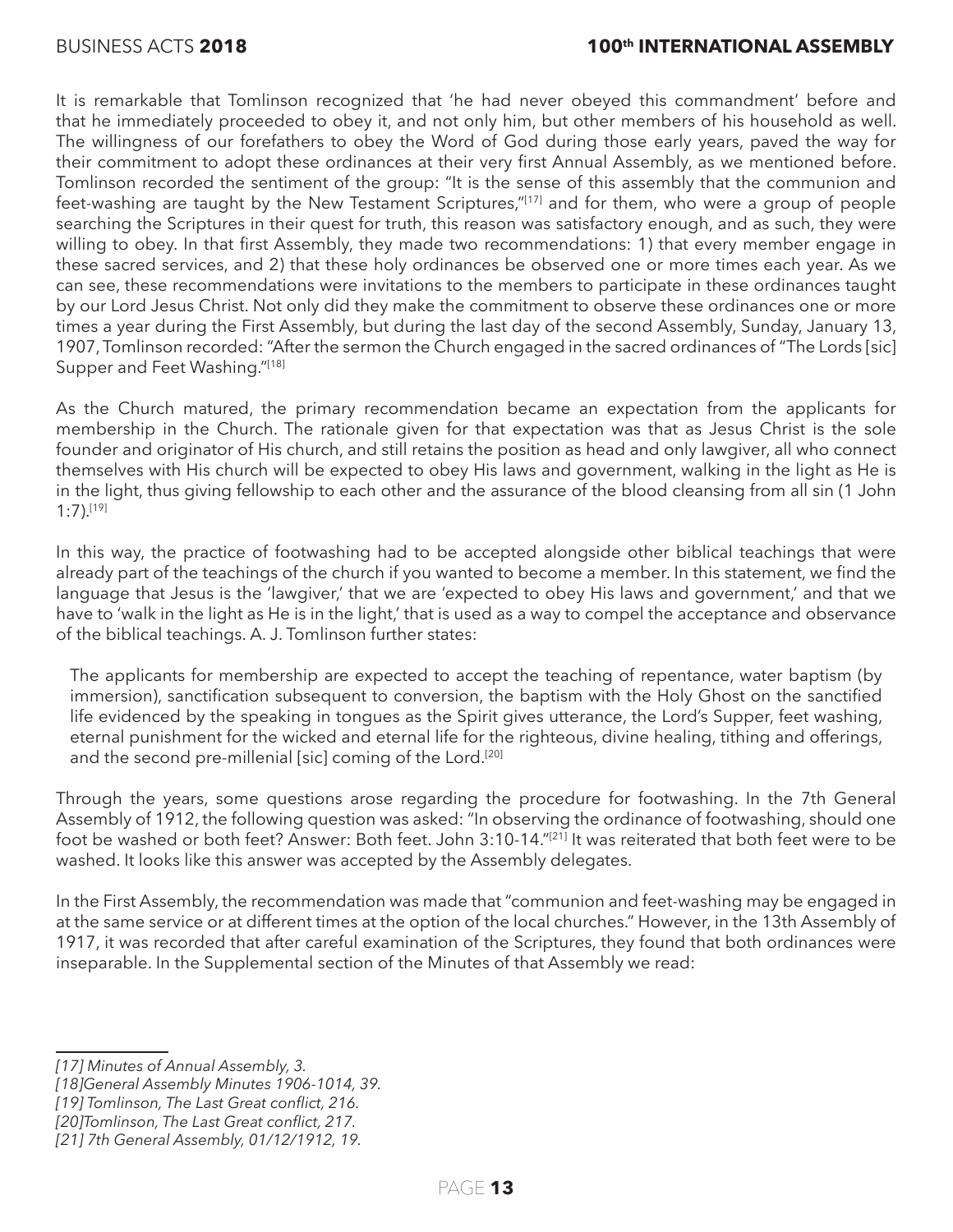1. The Lord's Supper and feet washing. After careful consideration of the subject, and examination of the Scriptures it was decided that the two are inseparable, and one should follow the other in succession in the same service. These sacred ordinances should be practiced openly and not in some secret chamber where outsiders are excluded.<sup>[22]</sup>

Thus the emphasis was given to have both ordinances observed together and publicly. Again, in 1968, the question about having both ordinances at the same time was brought to the Assembly.

#### **QUESTION:**

Should a minister in the Church ever give Communion without following it with Feet Washing? If so, under what circumstances should this be done?

#### **ANSWER:**

The practice is for Feet Washing to always follow Communion when possible.<sup>[23]</sup>

The answer to this question reiterated the previous position of the church of having both ceremonies consecutively, however, the phrase "when possible" brings with it the possibility of having footwashing at a different time.

Another development had to deal with the lack of a male evangelist being available in isolated places to administer the ordinances of communion and footwashing, and allowing a female evangelist to administer these sacraments. The question was asked:

Q. Should a female evangelist administer the Lord's supper and feet washing?

A. This has been considered permissible in isolated places when it was not

convenient to secure the services of a male minister.[24]

The 89th General Assembly of 1996, approved the recommendation of the Biblical Doctrine and Polity Committee that allows women ministers to administer the Lord's Supper and footwashing.[25] Not participating in footwashing was a matter of serious consideration in the church. The following question was brought at the 28th General Assembly:

Q. What about members that will not practice feet-washing?

A. When they come into the Church they promise to do this, and if they

will not what are they? I think Rev. 21:8 will get pretty close to them.

Such members should be talked to and prayed with until they become willing.<sup>[26]</sup>

From the Scripture used in the answer,<sup>[27]</sup> we can see that avoiding the practice of footwashing was considered as something with grave consequences, since the member was placed in the same category and doomed to the same fate as those listed in the verse. Of course, that was Brother A. J. Tomlinson's answer, but we should take into consideration that he also recommended to talk to and pray for those members until they become willing.

*<sup>[22] 13</sup>th General Assembly, 11/1-6/1917, 37.*

*<sup>[23] 63</sup>rd General Assembly, 09/16/1968, 117.*

*<sup>[24] 27</sup>th General Assembly, 09/7-13/1932, 53.*

*<sup>[25] 89</sup>th General Assembly, 07/8-14, 1996, p. 40-41*

*<sup>[26] 28</sup>th General Assembly, 09/13-19/1933, 50.*

*<sup>[27] &</sup>quot;But as for the cowardly, the faithless, the polluted, the murderers, the fornicators, the sorcerers, the idolaters, and all liars, their place will be in the lake that burns with fire and sulfur, which is the second death" (Rev. 21:8 NRSV).*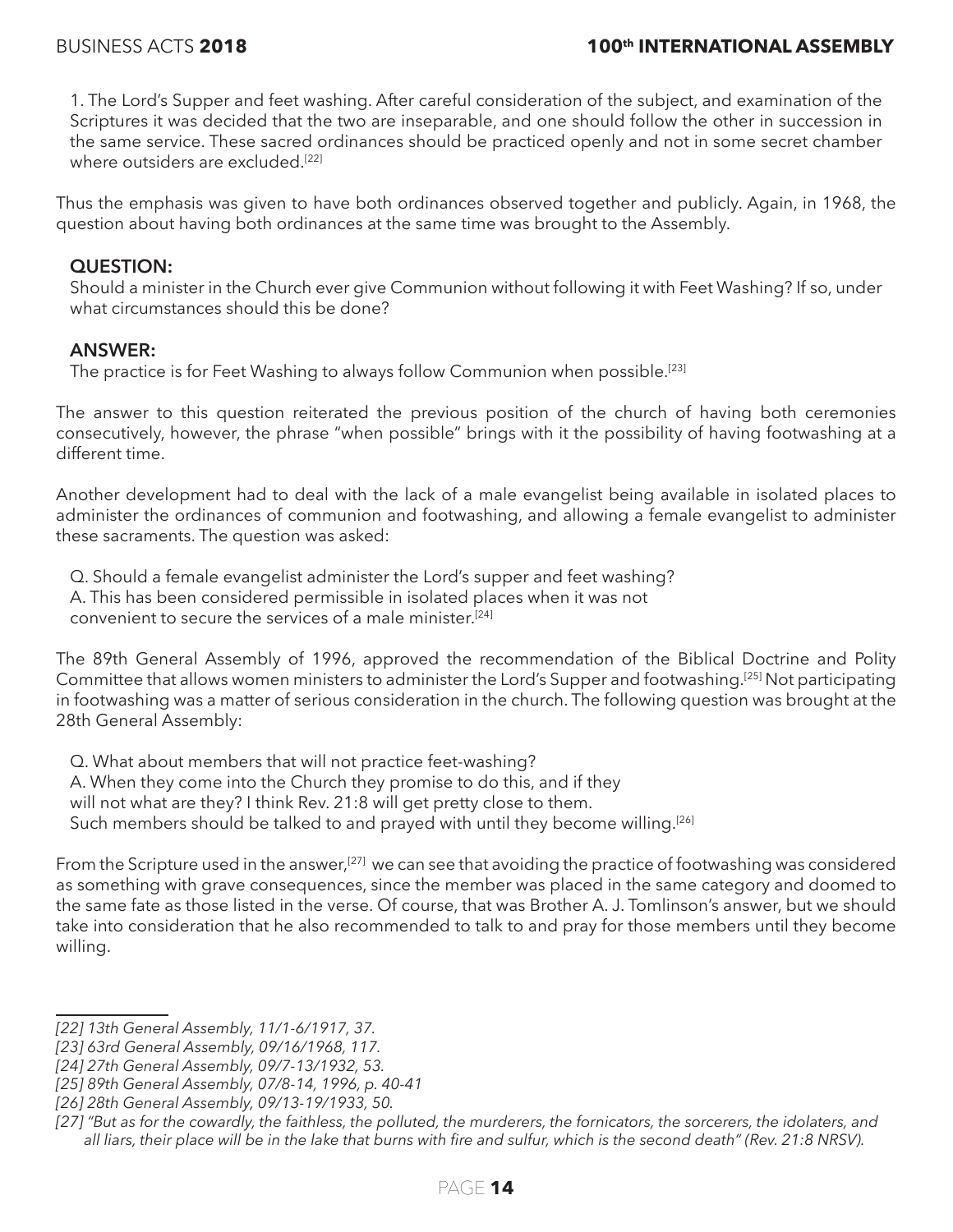With the passing of time, some churches neglected the observance of the Lord's Supper and footwashing. This was brought before the 57th Assembly by M. A. Tomlinson, in his Annual Address, in the section entitled Lord's Supper and Washing of the Saint's Feet:

Some churches had let an entire year pass without observing the Lord's Supper and feet washing one time. According to the Scripture, these ordinances are sacred, and we feel that we are not properly measuring up to the Scripture when we neglect to observe them. We, therefore recommend that the question: Did Church observe the Lord's Supper and feet washing this month?" be added to the monthly report for the minister to the state overseer.<sup>[28]</sup>

The concern raised by M. A. Tomlinson was that the C hurch was not properly measuring up to the Scripture when the practice of the ordinances was neglected. The ensuing recommendation to include the question about the observance of communion and footwashing in the pastor's monthly report was given to ensure that our ministers and churches were obeying the Scriptures and following up the recommendations of previous assemblies. The last update to our teaching regarding footwashing was done in 2008 as recorded in the Biblical Principles, Beliefs, and Practices of the Church of God of Prophecy. It reads as follows:

### **WASHING THE SAINT'S FEET**

Feet Washing was instituted by Jesus on the night of the Last Supper and is considered by the Church a New Testament ordinance which we are enjoined to observe. As the Lord's Supper represents our communion with Christ, Feet Washing represents our common unity (community) with each other as followers of Christ and partakers together with Him. Jesus sent two of his disciples to the home of a special friend in Jerusalem to prepare for the Passover meal (Mark 14:12-17). These preparations would have included a basin, water pitcher, and a towel for the customary washing of feet. According to verse seventeen above, the twelve came with Jesus, but there is no mention of the washing of feet. Luke tells us there was anguish among the disciples as Jesus announced that one of them would betray Him and also that there was a quarrel between them as to who should be the greatest (Luke 22:24-27). Jesus taught them servant-hood as their right relationship (verses 25-27) and demonstrated His posture as a Servant among them by washing their feet (John 13:3-5). In establishing this spirit of servant-hood among them Jesus said: "…Know ye what I have done to you? Ye call me Master and Lord: and ye say well, for so I am. If I then, your Lord and Master, have washed your feet, ye also ought to wash one another's feet. For I have given you an example that ye should do as I have done to you…If ye know these things, happy are ye if ye do them" (John 13: 12-15; 17). The Church encourages that Feet Washing be observed in the same service as the Lord's Supper whenever possible and in a decent and orderly manner.[29]

There are some themes that we can highlight from this updated version. First, it recognizes that we are enjoined to observe this ordinance because it is a New Testament teaching. It also emphasizes the communal aspect of our relationship. While the Lord's Supper represents our communion with Christ, footwashing represents our communion with one another. It also accentuates that we are servants one of another, following the example of Jesus, who being Lord and Master, washed the feet of the disciples, and commanded us to wash one another's feet. It also let us know that the Church encourages that footwashing be observed in the same service as the Lord's Supper, but suggests "whenever possible" and in a decent and orderly manner. It opens the possibility for having both ordinances observed at different times, if conditions are not appropriate. We sense that this updated version is divested of a legalistic spirit which enforces the observance of these ordinances; instead, it encourages us to observe it in a spirit of obedience to the New Testament, of servant-hood and brotherly love toward one another.

*<sup>[28] 57</sup>th General Assembly, 09/4-10/1962, 134.*

*<sup>[29]</sup> BIBLICAL PRINCIPALS, BELIEFS, AND PRACTICES OF THE CHURCH OF GOD OF PROPHECY, (Cleveland, TN: White Wing Publishing House, 2008), 16-17.*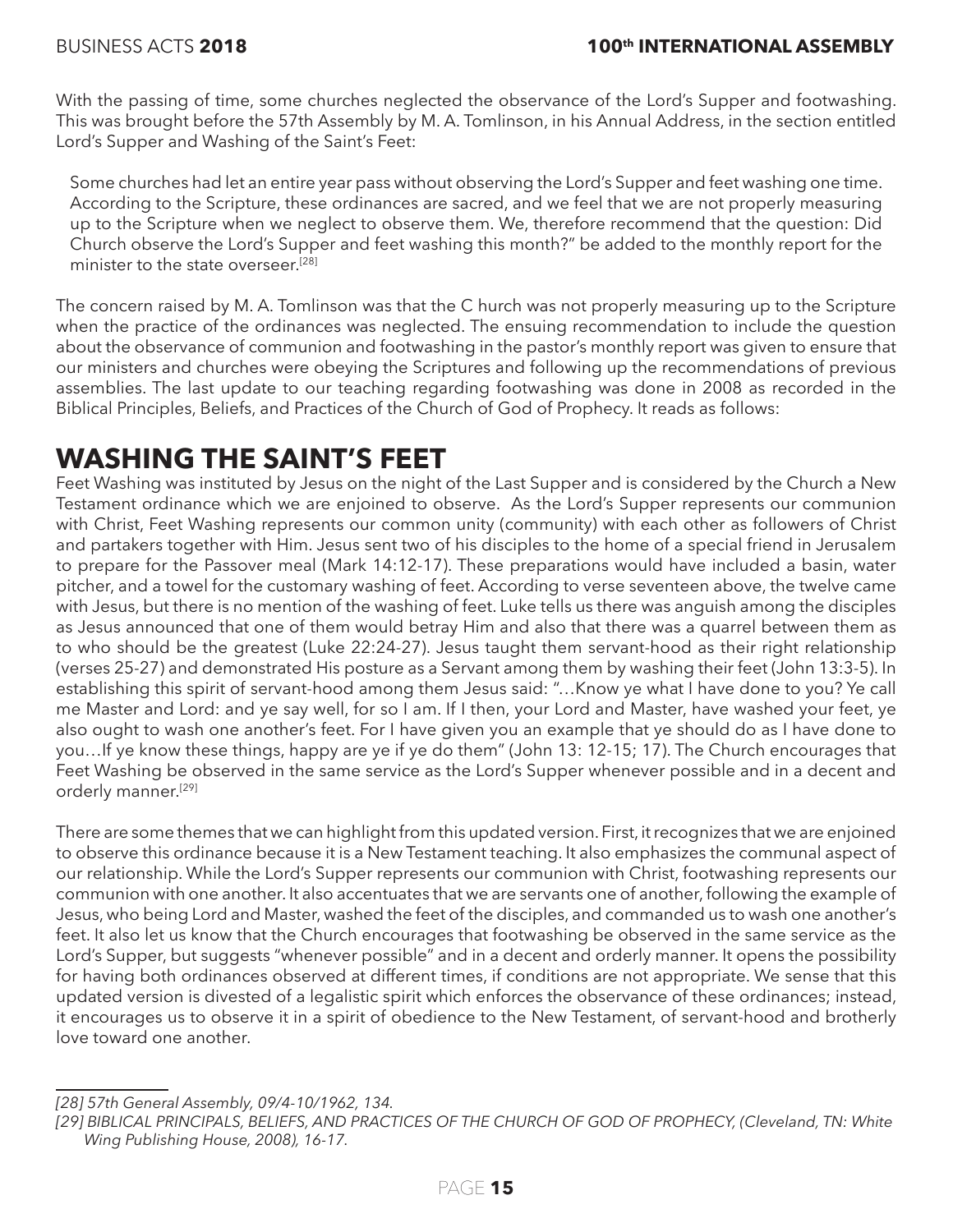#### **II. Theological Significance of Footwashing**

Footwashing was not strange to the disciples, since it was practiced not only in their world, but also by the Greeks and the Romans. John Christopher Thomas informs us that footwashing was practiced in the Jewish world for different purposes, such as: cultic settings (Exodus 30:17-21; 40:30-32); personal hygiene and comfort (2 Samuel 11:8-11; 19:24 and Song of Solomon 5:3); hospitality (Genesis 18:4, 19:2, 24:32; 43:24), and servitude (1 Samuel 25:41).<sup>[30]</sup> In the Jewish world, footwashing was an act mainly performed by servants. As an act of hospitality, the host could invite you to his house, provide for water and towel, but rarely wash your feet. Either you washed your feet or a servant washed them for you. Thomas states that "there is so much an identification of servants and footwashing that the footbasin comes to function figuratively as a sign of servitude," and that "those who receive footwashing are always the social superiors of those who render the service."<sup>[31]</sup> Thomas adds that "in cases of deep love or extreme devotion a host or loved one might wash the feet of another. Due to its humble nature, the performance of such an act demonstrates tremendous affection, servitude, or both."[32] In the Graeco-Roman world, slaves were the ones in charge of washing the feet of the guests and "footwashing could be used as a synonym for slavery."[33] Thomas also comments that "to wash another's feet symbolized the subjugation of one person to another. Therefore, those who received footwashing from another were social superiors of those who performed the task."[34] Remarkably, even in the Graeco-Roman world, there were exceptions that "on rare occasions an individual might perform this chore without obligation as an act of love and honor. In these exceptional situations love is often the motivation for such service."<sup>[35]</sup>

In the New Testament, we find several instances where footwashing occurred. One of those is when Jesus was invited by Simon, a Pharisee, to a meal (Lk. 7:36-50). We know that an uninvited guest, who is only identified as a sinful woman, appeared at the house while they were dining. This woman, bathed Jesus' feet with her tears, dried them with her hair, kissed them and anointed them with ointment from her alabaster jar (v.37-38). When Simon questioned and disqualified the actions of this woman due to her sinful nature, even doubting Jesus' claims as a prophet, one of Jesus' complaints towards him was that he "did not give him water for his feet," maybe implying that he was violating the rules of hospitality. What Simon failed to do, this woman did, not with water, but with tears and ointment. Thomas highlights the subordinate state of this woman, because she is frequently mentioned by her sinful status, and indicates that "her use of perfume instead of water also suggests love as the motive for the action."[36]

Another occurrence of footwashing towards Jesus was when he was invited to dine with Mary, Martha and Lazarus (John 12:1-8). On this occasion, Mary anointed Jesus' feet with a costly perfume made of pure nard, and wiped them with her hair. This action prompted Jude's protest, under the false pretension of caring for the poor. To counter his protest, Jesus replied: "Leave her alone. She bought it so that she might keep it for the day of my burial" (v.7). Thomas says that Jesus defended this "elaborate anointing as justified because it is preparation for his burial," so, for him, "John 12:7 adds a new dimension which may relate to the significance of Jesus' own actions in John 13."[37] This new dimension has to do with his passion, death, burial and resurrection, in other words for his departure from this world to the Father.

*<sup>[30]</sup> John Christopher Thomas, Footwashing in John 13 and the Johannine Community (London: T&T International, 2004), 27-41.*

*<sup>[31]</sup> Thomas, 42.*

*<sup>[32]</sup> Thomas, 42* 

*<sup>[33]</sup> Thomas, 56.*

*<sup>[34]</sup> Thomas, Footwashing in John 13 and the Johannine Community, 56.*

*<sup>[35]</sup> Thomas, 56.*

*<sup>[36]</sup> Thomas, 57.*

*<sup>[37]</sup> Thomas, Footwashing in John 13 and the Johannine Community, 58.*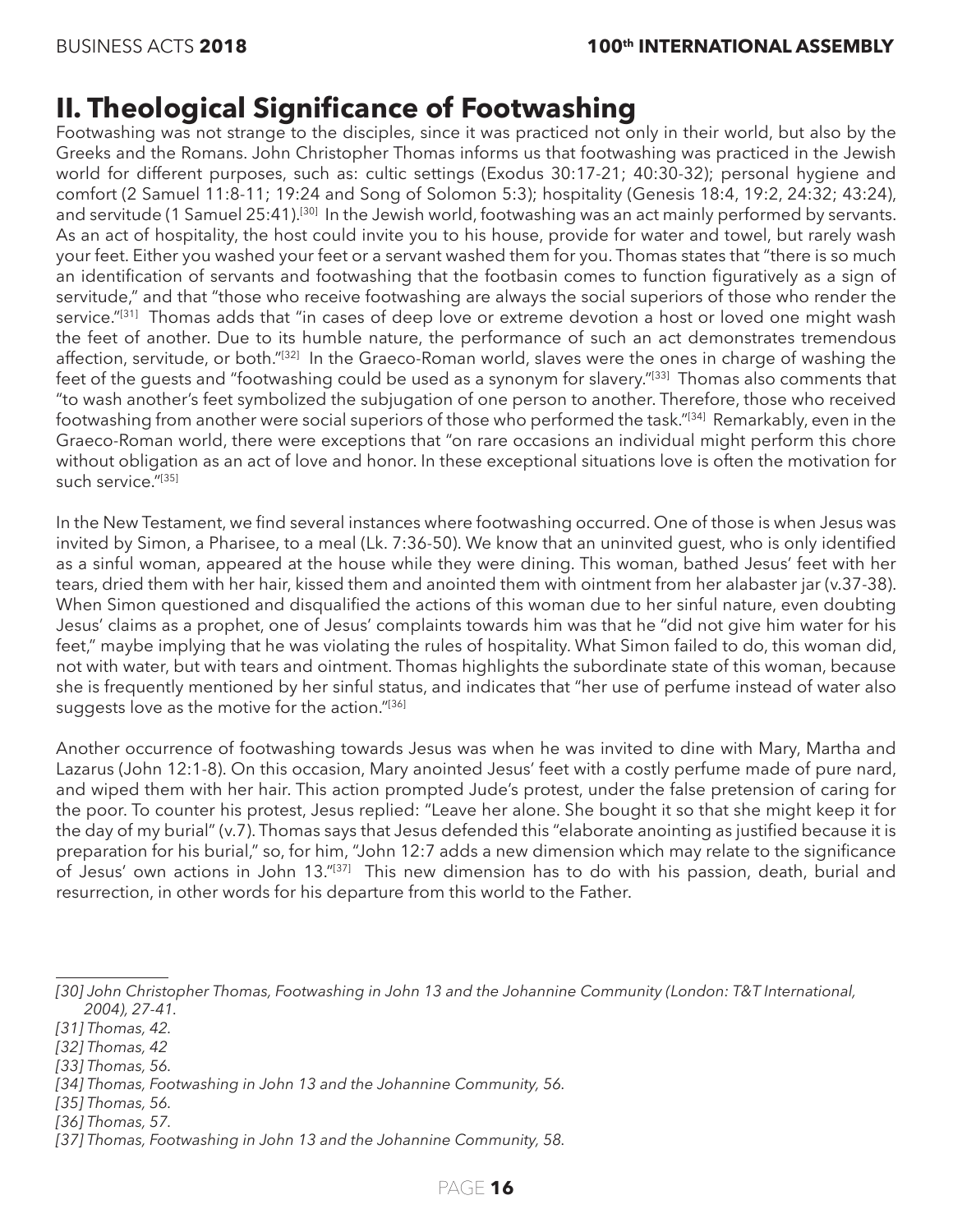As we have seen, footwashing both in the Jewish and Graeco-Roman world had some similarities. Some of these included that footwashing was done usually in preparation for a meal, and done by the person himself, or by servants or slaves, and in rare occasions by the host, out of deep love, honor or affection towards the guest. From the New Testament examples, we saw that two women, out of deep love, washed Jesus' feet, using tears, ointment and perfume instead of water.

This information is important, since it gives the background evidence about how footwashing was done in the ancient world and by whom. Now, Jesus, knowing that "his hour has come to depart from this world and go to the Father" (John 13:1) will set the example for his disciples about true servant-hood. John says that Jesus, "having loved his own, who were in the world, loved them to the end." As John stated in the prologue: "He came to what was his own, and his own people did not accept him. But to all who received him, who believed in his name, he gave power to become children of God (John 1:11-12 NRSV). Here, in chapter 13, John mentions those whom Jesus calls his own, who had become children of God, because they had believed in him. To those, Jesus loved to the end, and will wash their feet. Thomas states that the expression 'to the end' could mean both that Jesus "loved his own until the end of his life and he loved them completely, as his death indicates<sup>"[38]</sup>

It is significant to note that John makes clear that Jesus and the disciples were already dining, and that Jesus "got up from the table, took off his outer robe, and tied a towel around himself. Then he poured water into a basin and began to wash the disciples' feet and to wipe them with the towel that was tied around him" (v.4- 6). For the disciples this action was something unusual, since we already know that footwashing, was done before the meal, not during or after it. What Jesus is doing, goes beyond the practice of hospitality that they already knew because they were now in the process of dining. For them it is striking to see Jesus, not only taking off his outer robe and tying a towel around him, but also, pouring water into a basin, washing and wiping their feet with the towel. Jesus did everything the slaves did with guests. This action is scandalous to them, since footwashing is done by servants or slaves.

Jesus' action shocked Peter in such a way, that without understanding the spiritual significance of what Jesus was doing, emphatically rejected the act of footwashing. His rejection was stated by a double emphatic negative (οὐ μή ou me): "You will never wash my feet for ever" (13:8). By telling Jesus: "You will never wash my feet," he is literally saying, "By no means will you [ever] wash my feet unto eternity" (εἰς τὸν αἰῶνα – eis ton aiona). This phrase "serves to make even more emphatic this denial."[39] Jesus' reply to Peter's rejection, "Unless I wash you, you have no share with me," let him know that "footwashing is not optional, and that it has far-reaching significance,"[40] since it involves sharing (μέρος - meros) with him.

Thomas states that:

One of the first things the implied reader must see in μέρος [meros] with Jesus is a share in eternal life…. This interpretation is supported by the many New Testament texts where μέρος appears in contexts which deal with issues of eternal life and eternal punishment (cf. Mt. 24:51; Rev. 20:6; 21:8; 22:19). Therefore it seems safe to assume that one idea conveyed by μέρος with Jesus in John 13:8 is eternal life.<sup>[41]</sup>

*<sup>[38]</sup> Thomas, 82.*

*<sup>[39]</sup> Thomas, Footwashing in John 13 and the Johannine Community, 92*

*<sup>[40]</sup> Thomas, 92.*

*<sup>[41]</sup> Thomas, 93.*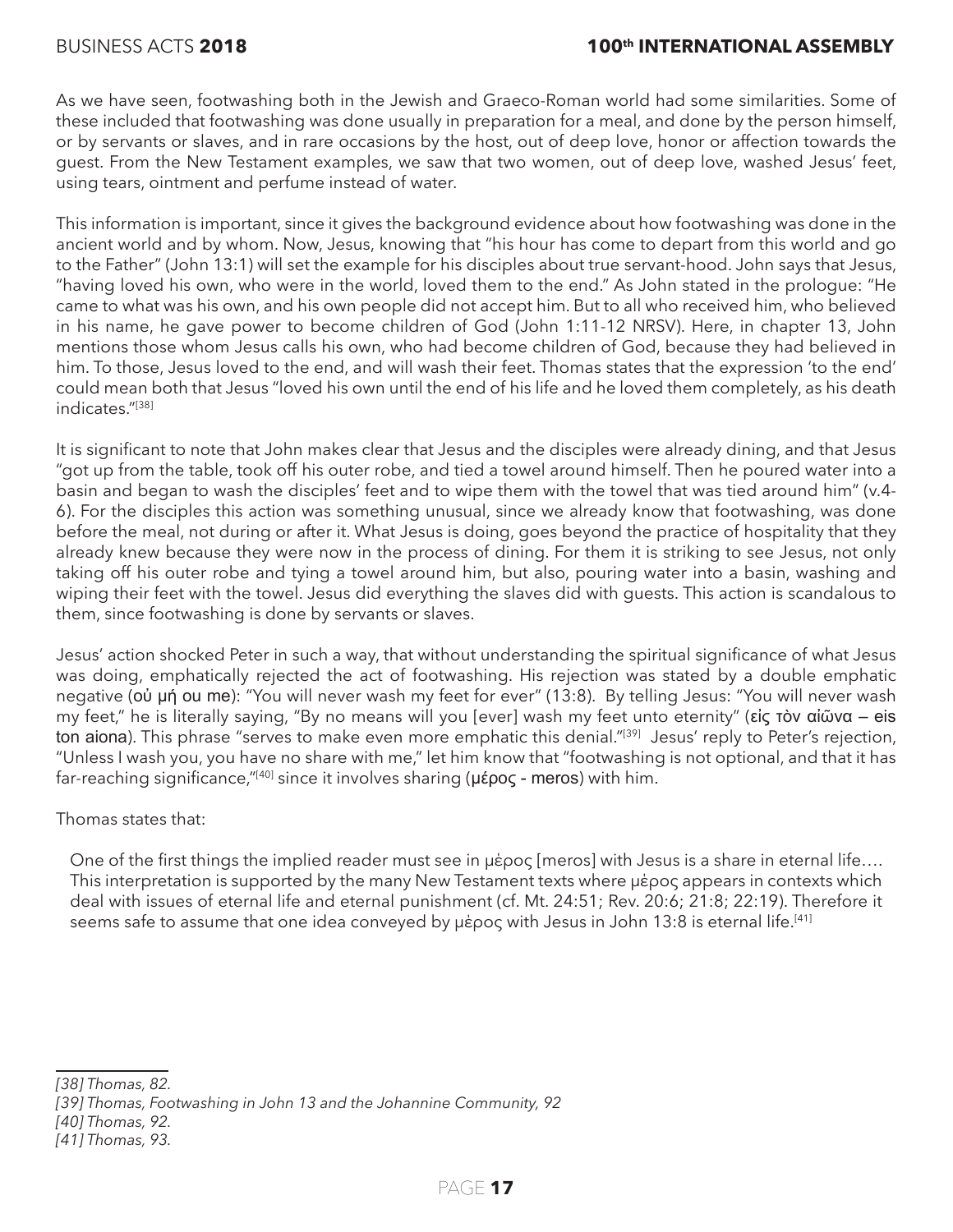Raymond E. Brown points out that μέρος can mean much more than simply having a share in, or fellowship with someone. In the LXX (Nu. 18:20<sup>[42]</sup>; Dt. 12:12, 14:27), μέρος is the translation of the Hebrew heleq which "describes the God-given heritage of Israel….When the hopes of Israel turned to an afterlife, the 'share' or 'heritage' of God's people was pictured in heavenly terms."[43] Craig S. Keener states that Jesus' response to Peter is basically that he will have "no share in eternal fellowship with him."<sup>[44]</sup>

If Peter did not understand what Jesus was doing at that moment, it seems that he understood the meaning of Jesus' reply, since he did not want to risk his participation with Him. Peter was "willing to accept whatever necessary to have share with Jesus."[45] For that reason, he asked Jesus to wash 'not his feet only but also his hands and head' (v.9). Jesus told Peter that "one who has bathed does not need to wash, except for the feet, but is entirely clean. And you are clean, though not all of you" (v.10). It is interesting to see that Jesus used two different verbs in his reply to Peter, the verb λούειν (loúein), normally used for the complete cleansing of the body, in the sense "to wash," "to bathe,"[46] and the verb νίπτo (nipto) used for partial cleansing such as washing the face, hands, or feet.[47] Thomas argues that "it appears that λελουμένος (leluménos) most likely has reference to baptism (and Jesus' death)."[48] Albrecht Oepke also concurs with this position when he states that "all the relevant passages show that, so far as theological usage is concerned, λούειν (loúein) and λουτρόν (loutrón) are baptismal terms.<sup>[49]</sup> The perfect tense of the verb (λελουμένος -leluménos- past action with abiding results) used by Jesus, implies that "there is no reason to repeat the complete bath one has received," in the same way that "baptism is a rite which is once-and-for-all."[50] If Peter has already been cleansed (baptized), he only needs to wash his feet, since having been bathed, he is "entirely or wholly clean" (13:10b). What Peter needs is only a cleansing of post-baptismal sins. In this sense, "footwashing, then is a sign of the continual cleansing available to the believer…it functions as an extension of baptism –just as baptism was the sign of complete cleansing, footwashing is the sign of continual cleansing."[51] Thomas states that "more than one interpreter has seen in the footwashing an allusion to forgiveness of post-baptismal sin."[52] He adds,

Just as a banquet guest would bathe at home and only wash the feet at the house of the host or hostess to remove the dust accumulated on the road, so Peter (the believer) who experiences baptism (which signifies a complete cleansing from sin) does not need to be rebaptized, but undergoes footwashing, which signifies the removal of sin that might accumulate as a result of life in this sinful world. In a sense, footwashing is an extension of baptism, for it signifies the washing away of post-baptism sins in Peter's (the believer's) life.<sup>[53]</sup>

*[49] Gerhard Kittel, Geoffrey W. Bromiley, and Gerhard Friedrich, eds 303.*

*<sup>[42] &</sup>quot;The Lord said to Aaron: You shall have no allotment in their land, nor shall you have any share among them; I am your share and your possession among the Israelites" (Nm. 18:20 NRSV).*

*<sup>[43]</sup> Brown, Raymond E. The Gospel According to John (XIII-XXI). (Garden City: Doubleday & Company, Inc. 1970), 565.* 

*<sup>[44]</sup> Craig S. Keener, The Gospel of John: A Commentary, vol. Two, (Peabody, MS: Hendrickson Publishers, LLC, 2003), 909. [45] Keener, 909.*

<sup>[46]</sup> Gerhard Kittel, Geoffrey W. Bromiley, and Gerhard Friedrich, eds., Theological Dictionary of the New Testament *(Grand Rapids, MI: Eerdmans, 1964–), 295.*

*<sup>[47]</sup> Gerhard Kittel, Geoffrey W. Bromiley, and Gerhard Friedrich, eds., 295.*

*<sup>[48]</sup> Thomas, Footwashing in John 13 and the Johannine Community, 103.*

*<sup>[50]</sup> Thomas, 103.*

*<sup>[51]</sup> John Christopher Thomas, Ministry & Theology: Studies for the Church and Its Leaders (Cleveland, Tn.: Pathway, 1996), 171.*

*<sup>[52]</sup> Thomas, Footwashing in John 13 and the Johannine Community, 104.*

*<sup>[53]</sup> Thomas, Footwashing in John 13 and the Johannine Community, 105, 06.*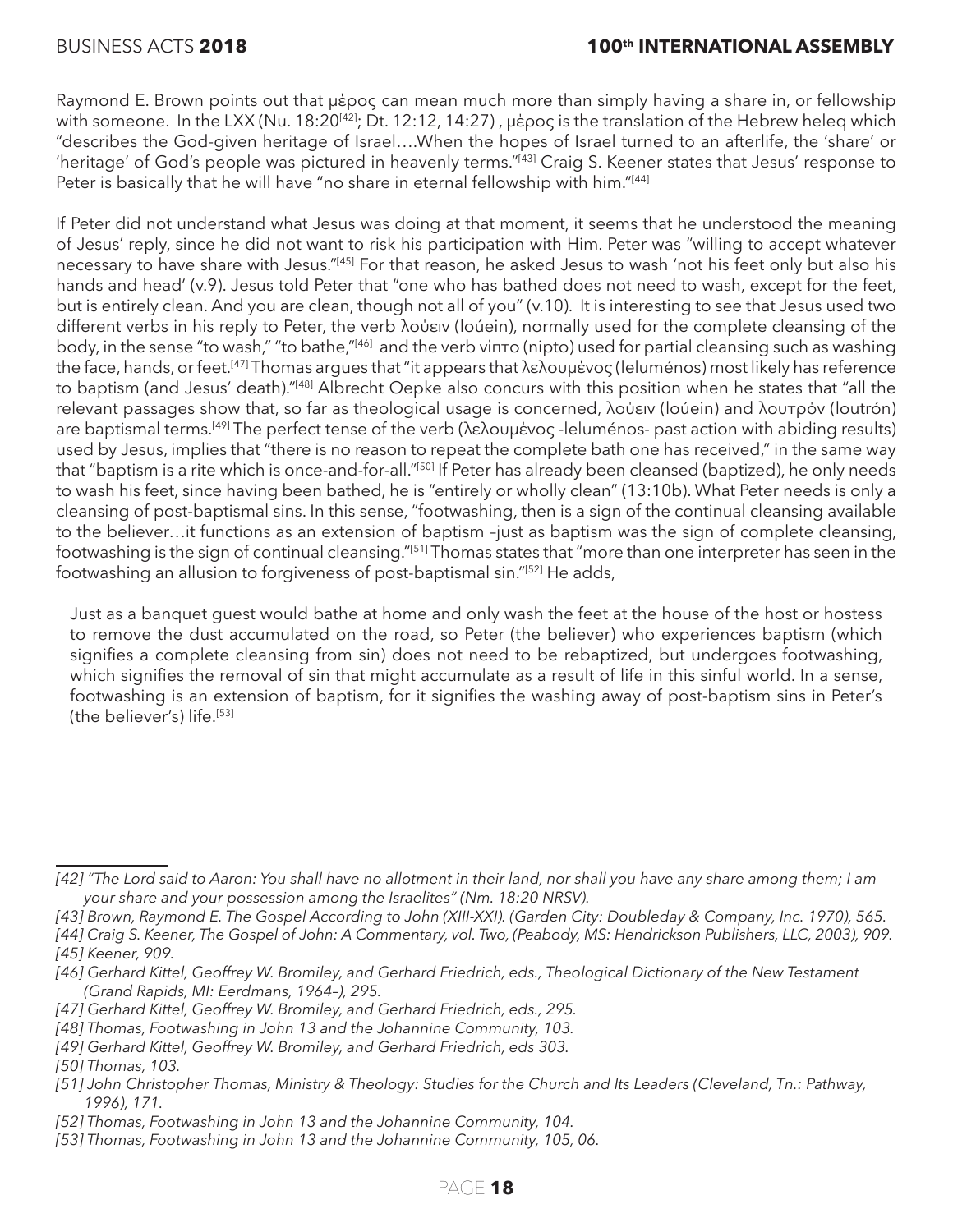To Thomas' argument that footwashing provides a 'cleansing of post-baptismal sins,'\* I would like to add Matthias Wenk's statement that footwashing "is a rite to assure each other cleanness in the presence of God" and that this ordinance "creates a community of people that are equally clean because their purity is not defined in moral terms but in their common encounter with Jesus through the rite performed."[54]

\*[In response to discussions during the business session of the 100th International Assembly regarding the forgiveness of post-baptismal sins, the Biblical Doctrine and Polity Committee states that the sentiment of the document would be better served by rewording the statement, ". . . footwashing provides a 'cleansing of post-baptismal sins" to "footwashing symbolizes a 'cleansing of post-baptismal sins.'" Just as water baptism does not provide cleansing from sin, but symbolizes an inward work of grace wrought through the Holy Spirit in the life of the new convert, footwashing may be an outward expression (or symbol) of the continual cleansing that is effectuated through the Holy Spirit (i.e. "the washing of water by the word")].

### **III. Spiritual Implications of Footwashing (13:12-20)**

After Jesus finished washing the feet of the disciples, he put on his robe, returned to the table, and proceeded to explain to them the deeper meaning of footwashing. This explanation contained a reaffirmation of Jesus not only as Teacher and Lord, but most important as Lord and Teacher, a command for the disciples to wash one another's feet, and a conditioned blessing that they would receive if they "do these things" that they now know.

"Do you know what I have done to you? 13 You call me Teacher and Lord—and you are right, for that is what I am. 14 So if I, your Lord and Teacher, have washed your feet, you also ought to wash one another's feet. 15 For I have set you an example, that you also should do as I have done to you. 16 Very truly, I tell you, servants are not greater than their master, nor are messengers greater than the one who sent them. 17 If you know these things, you are blessed if you do them. 18 I am not speaking of all of you; I know whom I have chosen. But it is to fulfill the scripture, 'The one who ate my bread has lifted his heel against me.' 19 I tell you this now, before it occurs, so that when it does occur, you may believe that I am he. 20 Very truly, I tell you, whoever receives one whom I send receives me; and whoever receives me receives him who sent me."[55]

Since Jesus knew that His disciples were still perplexed by His action, He proceeded to explain to them the different nature of this kind of footwashing. First, Jesus reversed the order of the way they called Him, placing Lord before Teacher. It looks like He was trying to emphasize His authority as God's Son to do what He did and to command what He is about to command. Throughout John's Gospel we see that Jesus establishes His identity as the 'I am,' determining His deity.

In second place, Jesus commands them to "wash one another's feet" based on the example set by Him, who was their Lord and Teacher. Thomas states that 'footwashing is far more than an example. It is a definite prototype."<sup>[56]</sup> The disciples were given the prototype, followed by a command to do exactly as Jesus had done. The fact that Jesus used the verb opheilo when he commanded the disciples to wash one another's feet, is an indication that he was intentional, deliberate and emphatic in His desire for them to do as He had done. This verb means "to owe someone something" and "to be under obligation,"[57] and it is used to "describe the mandatory nature of moral conduct (1 John 2.6) and Christian service to other brothers and sisters."<sup>[58]</sup> It seems that the optional aspect of choosing doing it or not is left out.

*[56] Thomas, Footwashing in John 13 and the Johannine Community, 110.*

*<sup>[54]</sup> Matthias Wenk: The Church as Sanctified Community in Toward a Pentecostal Ecclesiology: The Church and the Fivefold Gospel, edited by John Christopher Thomas, 131-33. (Cleveland, TN.: CPT Press, 2010).*

*<sup>[55]</sup> The Holy Bible: New Revised Standard Version (Nashville: Thomas Nelson Publishers, 1989), Jn 13:12–20*

*<sup>[57]</sup> TDNT Volume 5, 559.*

*<sup>[58]</sup> Thomas, Footwashing in John 13 and the Johannine Community, 109.*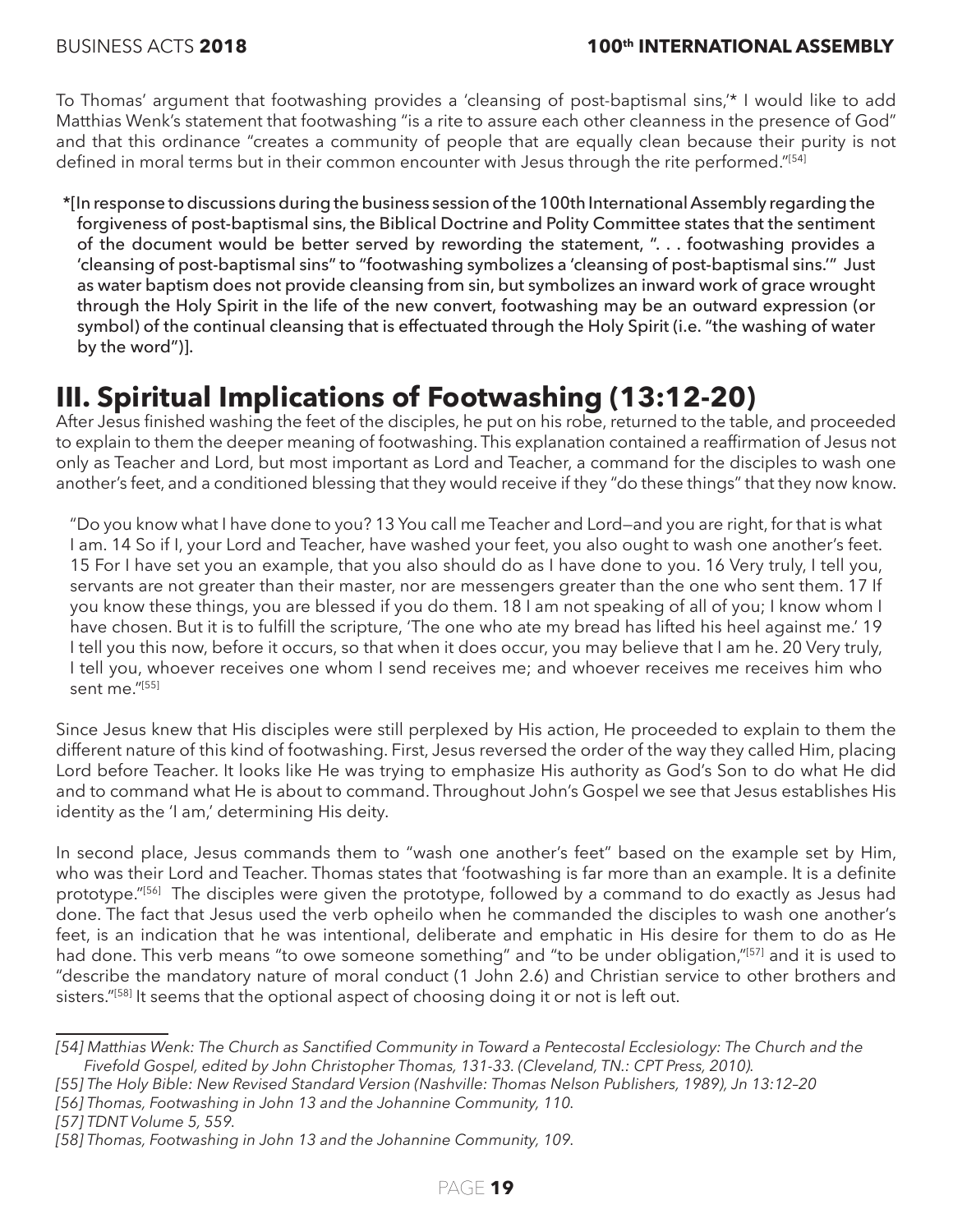In third place, Jesus talks about the equality between servants and master and messengers and the one who sent them. What Jesus is doing, is inverting the roles of himself and the disciples in a society where disciples would never claim to be greater than their teacher.<sup>[59]</sup> Keener affirms that "disciples would do for their teachers almost anything a slave would do except deal with their feet, which was considered too demeaning for a free person."[60] No wonder why the disciples, and mainly Peter, were so scandalized with Jesus' action. He took the place of a slave to wash their feet. Since He was Lord and Teacher giving the example, they were expected to do likewise. Jesus gave them a practical lesson on humility and servant-hood.

In fourth place, Jesus told them "If you know<sup>[61]</sup> these things, you are blessed if you do<sup>[62]</sup> them" (v.17). Jesus was holding them accountable to their Jewish ethics, explicitly, "that behavior should correspond to knowledge,"[63] as James also requires: "But be doers of the word, and not merely hearers who deceive themselves" (James 1:22 NRSV). Was Jesus here only talking about the disciples' knowledge about Him being Lord and Teacher, or about them knowing about footwashing and practicing it? It looks like this statement from Jesus reinforces what He said before: "For I have set you and example, that you also should do as I have done to you" (v. 15). If they do what they already know, they will be blessed, a blessing that is given in the form of a beatitude and that is conditioned to the doing, after knowing. The spiritual blessing of washing one another's feet is a continued fellowship with Jesus not only here but throughout eternity.

### **Conclusion**

As we have learned from our forefathers, their primary motivation for washing the feet of the saints was because it was a New Testament teaching, instituted by our Lord Jesus Christ. Like them, we must also be willing to continue with the observance of this practice, believing Jesus' promise given in the form of a beatitude that "If you know these things, you are blessed if you do them."

Contrary to the Graeco-Roman world, footwashing by the disciples wasn't a sign of subjugation, or superiority of one over the other. It was a sign of equality, not seen before in this world. It was a sign of equality between servants and master, messenger and the one who sends the messenger (v.16). Footwashing was a ceremony that showed mutual submission, produced by love as equals in the Lord.

When observing footwashing, we must avoid a legalistic or judgmental spirit. A spirit of love, respect, auto submission must prevail, as we endeavor to obey Jesus' commandment to wash one another's feet, remembering the blessing: "If you know these things, you are blessed if you do them" (v. 17).

Footwashing not only provides fellowship with Christ and with one another, but also a symbol of continued cleansing from sin, so that we can bear fruit and remain in Him (John 15). Thomas adds that "footwashing signifies the disciple's spiritual cleansing for a continued relationship with Jesus. As such, the footwashing functions as an extension of the disciple's baptism in that it signifies continual cleansing from the sin acquired (after baptism) through life in a sinful world."[64] One great blessing of footwashing in the words of Matthias Wenk is that it "creates a community of people that are equally clean because their purity is not defined in moral terms, but in their common encounter with Jesus through the rite performed."[65]

*<sup>[59]</sup> Keener, The Gospel of John, 911.*

*<sup>[60]</sup> Keener, 911.*

*<sup>[61]</sup> οἶδα, "to comprehend the meaning of something, with focus upon the resulting knowledge— 'to understand, to comprehend,'" (Louw Nida 32.4).*

*<sup>[62]</sup> ποιέω, "a marker of an agent relation with a numerable event—'to do, to perform, to practice, to make.'" (Louw Nida 90.45).*

*<sup>[63]</sup> Kenner, The Gospel of John, 912.*

*<sup>[64]</sup> Thomas, Footwashing in John 13, 150.*

*<sup>[65]</sup> Matthias Wenk: "The Church as Sanctified Community," in Toward a Pentecostal Ecclesiology: The Church and the Fivefold Gospel, ed. by John Christopher Thomas (Cleveland, TN: CPT, 2010), 131-32.*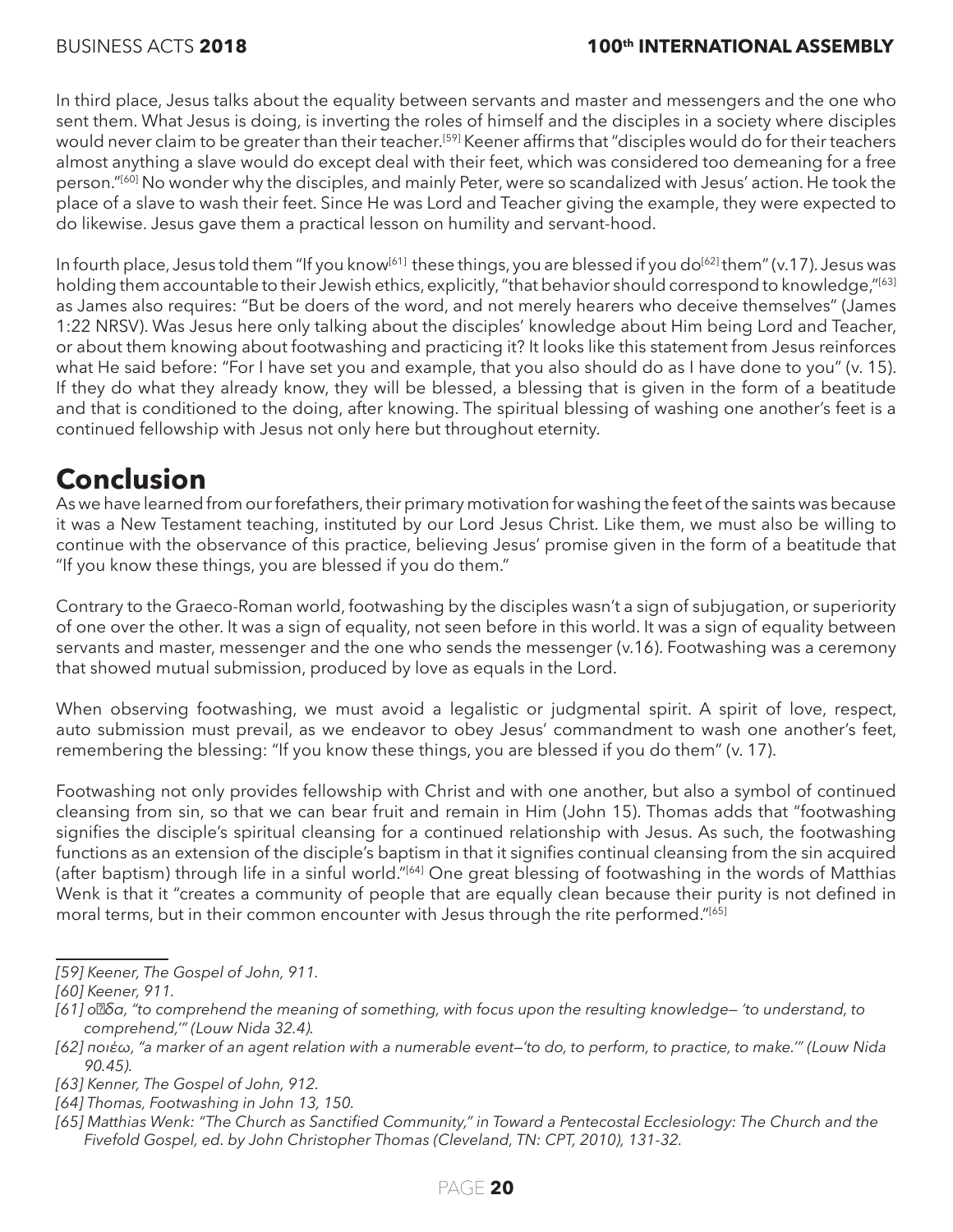Footwashing should be an ongoing ritual. It is not optional and we should practice it as often as possible. Regarding the continuous practice of footwashing, Frank D. Macchia states:

…the fact that Jesus instructs the disciples to wash each other's feet, introduces the rite as an ongoing ritual in the church that would convey the full meaning of Jesus' initial act of footwashing after the crucifixion and resurrection have occurred. The fact that Peter could have no part in Christ without the footwashing (v.8) revealed that this rite was not an option that the church could do without.<sup>[66]</sup>

Having stated our preceding thoughts, we proceed with the following recommendations:

- 1. We reaffirm the practice of the Ordinance of Footwashing as taught and commanded by Jesus Christ our Lord and Savior.
- 2. We recommend that it be observed as often as possible, whether after Communion or at a separate time.
- 3. We recommend it to be observed in a spirit of humility and love toward one another.
- 4. We recommend that this updated version of the doctrine of footwashing be taught to the members of the Church of God of Prophecy.

Respectfully and humbly submitted, Biblical Doctrine and Polity Committee:

Philip A. Pruitt, Chairman Elías Rodriguez, Secretary Belroy Hall Tim Harper James Kolawole **Sonia Martin** Nelson Joel Torres

*<sup>[66]</sup> Frank D. Macchia, "Is Footwashing the Neglected Sacrament? A Theological Response to John Christopher Thomas," Pneuma 19 (1997), 241.*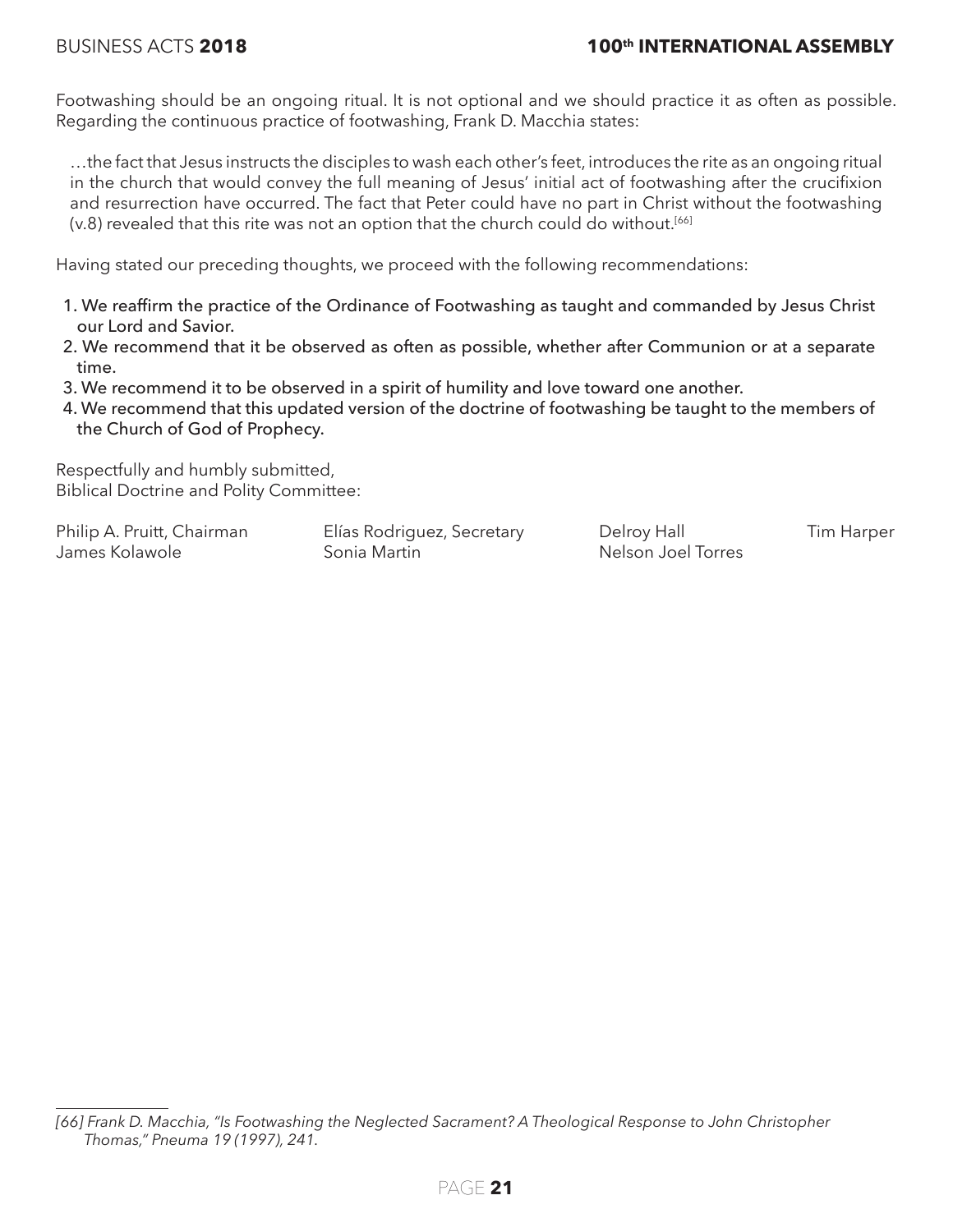# **FINANCE & STEWARDSHIP COMMITTEE**

**Report to the 2018 International Assembly**

### **Introductory Commendations**

The International Finance & Stewardship Committee wants to reiterate in our report to this Assembly from the 2016 International Assembly Report. We quote as follows:

### *Finance & Stewardship Committee Report to the 2016 International Assembly*

"As we review the book of Acts, we see how Jesus intended for His church to live and fellowship "together." We see foundational principles that must guide our Movement into a proper stewardship alignment with God and one another. In fact, rightly understood, Acts as a historical record provides us an invaluable glimpse into the life and times of the early church. Acts, carefully studied, serves as a compelling illustration of what the Holy Spirit at work at the center of a Movement looks like.

Acts 2 and 4 illustrate a reflection of the infant church's character, not just a function that met the needs of the saints. Efforts to establish a healthy stewardship function without establishing a healthy stewardship character will produce results but our alignment with a biblical stewardship "having all things in common" will produce "an abundance for every good work" (2 Corinthians 9:8 NKJV). The key in this passage rightly understood as radical generosity and rightly seen flows from the dynamic of commonality that is experienced within the "household of God," "the body of Christ," "the Church of God," "the fellowship of the saints."

This commonality was certainly understood based on the work of Holy Spirit in the lives of first-century believers as the apostles boldly proclaimed the resurrection of Jesus. Their bold declaration fueled the one heart, being together, "all things common," understanding. This understanding was that what was owned was not for the benefit of one but the benefit of the whole, just as Paul's words were to the church regarding spiritual gifts, for the benefit of all. "But the manifestation of the Spirit is given to each one for the profit of all" (1 Corinthians 12:7 NKJV).

### **A BIBLICAL ADMONITION**

**GIVING FIRST** The act of giving is broader than simply donating money to the church. The Bible teaches the giving of our life is first. Areas of life such as our time, spiritual gifts, and finance are important as we prioritize edifying and increasing the Church (Ephesians 4), surrendering ourselves in worship to God. We believe the Bible teaches it is God's will for His people to consistently, systematically, generously, and cheerfully give as an act of worshipful devotion and gratitude to Him for His grace expressed in first loving us.

#### **"WE LOVE HIM BECAUSE HE FIRST LOVED US" (1 JOHN 4:19 NKJV).**

Jesus taught in Matthew 6 there is a connection between our hearts and our finances. It seems He was thinking the biggest competitor for our trust and dependence on Him would be money. Giving is an opportunity to visibly and tangibly express our trust in Him above all else. When we give, we illustrate our belief that God can do more with a portion of what He has given us than we can do with all of it. We see this miracle every day in the international church body as He provides the means for ministry around the world. Through faithful giving, this church body has been able to accomplish greater works around the world, and for this, we commend the faithful tithing and giving of the Church of God of Prophecy.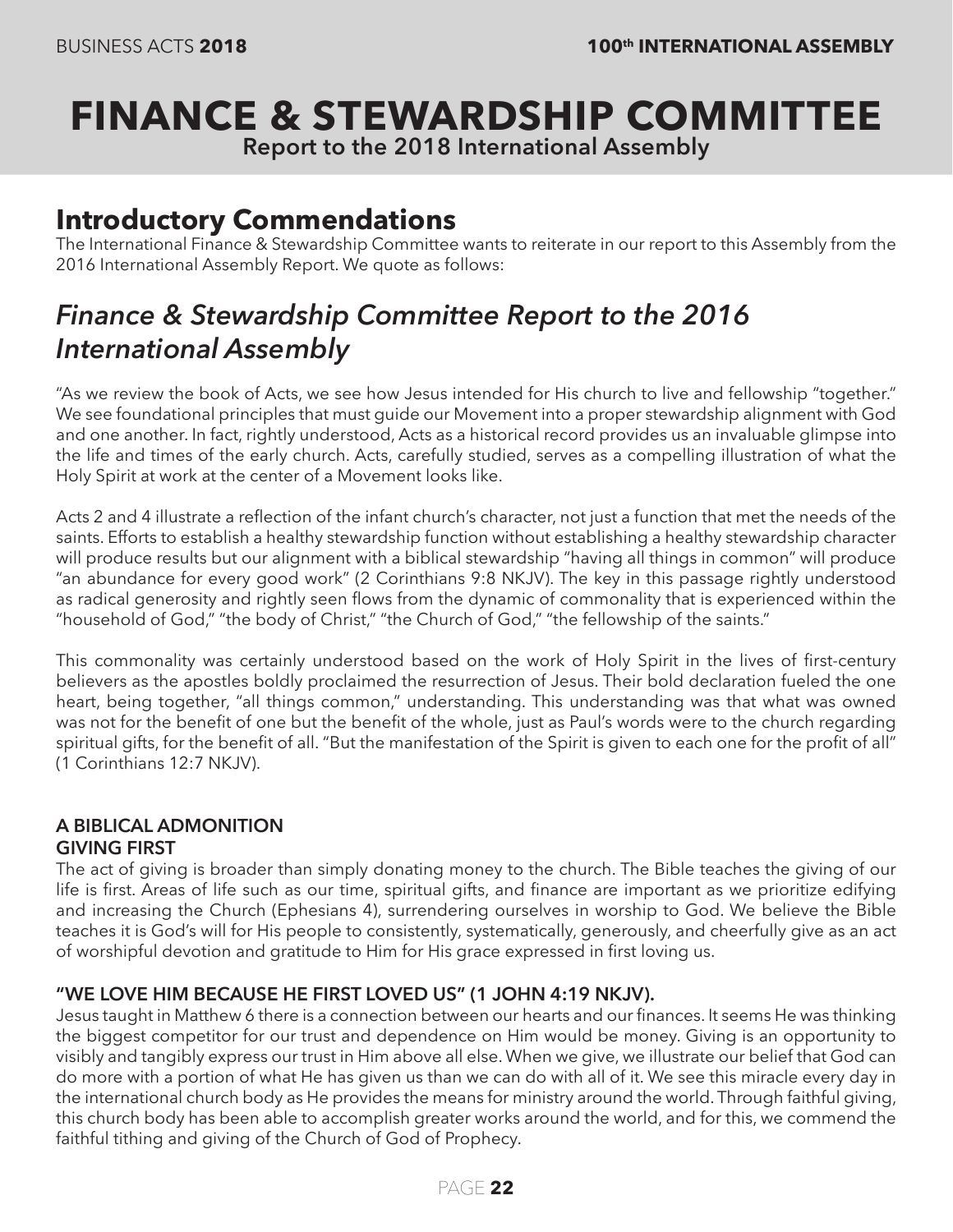Offering ourselves to the work of God through a giving lifestyle is essential in Christian discipleship. The amount given is not a contributing factor to the overall growth of the follower of Jesus; rather, the attitude in which the believer gives is as detailed by Paul to the Corinthians,

*But this I say: He who sows sparingly will also reap sparingly, and he who sows bountifully will also reap bountifully. 7 So let each one give as he purposes in his heart, not grudgingly or of necessity; for God loves a cheerful giver. 8 And God is able to make all grace abound toward you, that you, always having all sufficiency in all things, may have an abundance for every good work* (2 Corinthians 9:6–8 NKJV).

Since Jesus said, "Where your treasure is, there your heart is also" (Luke 12:34 NKJV), the matter of giving first is a matter of the heart. Amazing things happen when individuals, families, businesses, as well as community and church leaders live out a heart of giving first or generosity that gives without expecting to receive. In fact, living a life of giving first leaves a legacy that impacts the world.

#### **GIVING FIRST IS WORSHIP (PHILIPPIANS 4:18–20).**

*18 Indeed I have all and abound. I am full, having received from Epaphroditus the things sent from you, a sweet-smelling aroma, an acceptable sacrifice, well pleasing to God. 19 And my God shall supply all your need according to His riches in glory by Christ Jesus. 20 Now to our God and Father be glory forever and ever. Amen*  (NKJV).

#### **GIVING FIRST ENCOURAGES OTHERS TO WORSHIP (2 CORINTHIANS 9:9–13).**

*As it is written: "He has dispersed abroad, He has given to the poor; His righteousness endures forever." 10 Now may He who supplies seed to the sower, and bread for food, supply and multiply the seed you have sown and increase the fruits of your righteousness, 11 while you are enriched in everything for all liberality, which causes thanksgiving through us to God. 12 For the administration of this service not only supplies the needs of the saints, but also is abounding through many thanksgivings to God, 13 while, through the proof of this ministry, they glorify God for the obedience of your confession to the gospel of Christ, and for your liberal sharing with them and all men* (NKJV).

#### **GIVING FIRST LEADS TO AN ABUNDANCE OF EVERY GOOD WORK (2 CORINTHIANS 9:6–8).**

*6 But this I say: He who sows sparingly will also reap sparingly, and he who sows bountifully will also reap bountifully. 7 So let each one give as he purposes in his heart, not grudgingly or of necessity; for God loves a*  cheerful giver. 8 And God can make all grace abound toward you, that you, always having all sufficiency in all *things, may have an abundance for every good work* (NKJV).

#### **GIVING FIRST SHOULD BE CONSISTENT, SYSTEMATIC, GENEROUS, CHEERFUL, AND SPIRIT-LED (1 CORINTHIANS 16:1,2; 2 CORINTHIANS 9:7).**

*Now concerning the collection for the saints, as I have given orders to the churches of Galatia, so you must do*  also: 2 On the first day of the week let each one of you lay something aside, storing up as he may prosper, that *there be no collections when I come* (NKJV).

*7 So let each one give as he purposes in his heart, not grudgingly or of necessity; for God loves a cheerful giver* (NKJV).

#### **GIVING FIRST IS AN EXPRESSION TO GOD FOR FIRST LOVING US (2 COR. 8:7-9).**

*7 But as you abound in everything—in faith, in speech, in knowledge, in all diligence, and in your love for us see that you abound in this grace also (NKJV). May we as a Movement of God within this world embrace a giving first lifestyle.*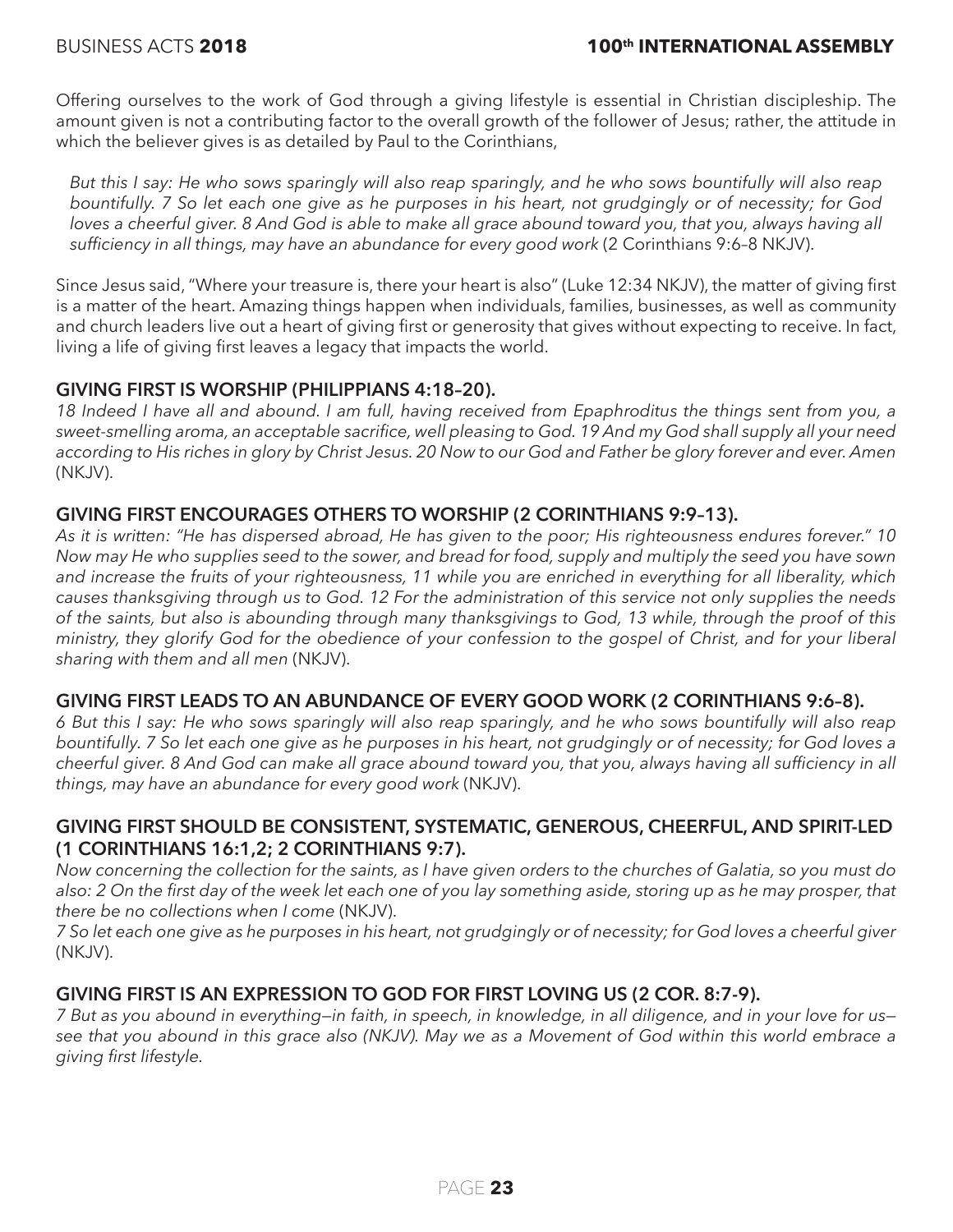### **Global Disaster Response**

The Finance & Stewardship Committee would like to offer commendations to this global church for your love and support expressed through sacrificial giving to the global body at large. Your love, prayers, and financial support have been a resource of encouragement to those in the midst of the turbulent times in disaster.

Immediately following the International Assembly of 2016, planet Earth began to experience some groanings that Paul writes of in Romans, "For we know that the whole creation groans and labors with birth pangs together until now" (Romans 8:22 NKJV). On October 4, 2016, the island of Haiti was hammered by loss once again as Hurricane Matthew brought destruction through devastating winds, flooding, and loss of life. It was the first Category 5 Atlantic hurricane since Felix in 2007.

On March 16, 2017, the country of Peru was greatly affected by unseasonable rains that caused catastrophic flooding. Twenty of our churches were damaged. It is estimated 80 percent of the country was devastated, including the loss of life.

The Hurricane season of 2017 is without comparison. Hurricane Harvey made landfall in North America on August 25, 2017. It brought catastrophic flooding to the state of Texas. While Hurricane Harvey tied for the costliest hurricane on record, the people of this Movement responded with an outpouring of support.

On the heels of Harvey came Hurricane Irma. Hurricane Irma brought total devastation to some islands of the Caribbean. Its path lasted from August 30 through September 16, 2017. Irma became known as the most powerful wind-rated storm on record. Hurricane Irma impacted the states of Florida, Georgia, and the Carolinas. An island in the Caribbean was uninhabitable after this devastation, if that was not enough, a third hurricane began to churn and grow. Hurricane Maria set its course for the Dominican Republic and Puerto Rico. More devastation to Caribbean islands occurred. The Island of Puerto Rico suffered great loss and destruction.

Recovery from such natural disasters does not occur overnight. To recover and rebuild takes years. While we will never recover the loss of life, church buildings, parsonages, and other structures have been recovered. As of the reading of this report, many have already been repaired or rebuilt. The reason this has been possible is the overwhelming response of this global church.

On September 19, 2017, Mexico encountered an earthquake. While the world was watching the hurricanes, Mexico was looking for their loved ones from beneath the piles of toppled buildings. Our thoughts and prayers have been with all these that have encountered natural disasters. It is encouraging to this Finance & Stewardship Committee the "all things in common" principle of Acts is being realized. Thousands responded with more than prayers and thoughts; funds were sent from around the world to assist in the recovery and rebuilding.

The following report is to show the overwhelming response and love of this global church. The total donations per location are as follows:

| Hurricane Matthew ……………… Haiti \$16,451.89           |  |
|------------------------------------------------------|--|
| Earthquake  Mexico \$5,402.72                        |  |
| Mudslides  Peru \$35,234.00                          |  |
| Hurricane Harvey ……………… Texas \$55,261.46            |  |
| Hurricane Irma & Maria ····· Caribbean \$77,116.22   |  |
| Hurricane Maria ············ Puerto Rico \$89,426.85 |  |

An additional offering of \$24,580 was received at the North America Together Conference.

Monies that were sent directly to the COGOP state office in Texas, as well as what the International Offices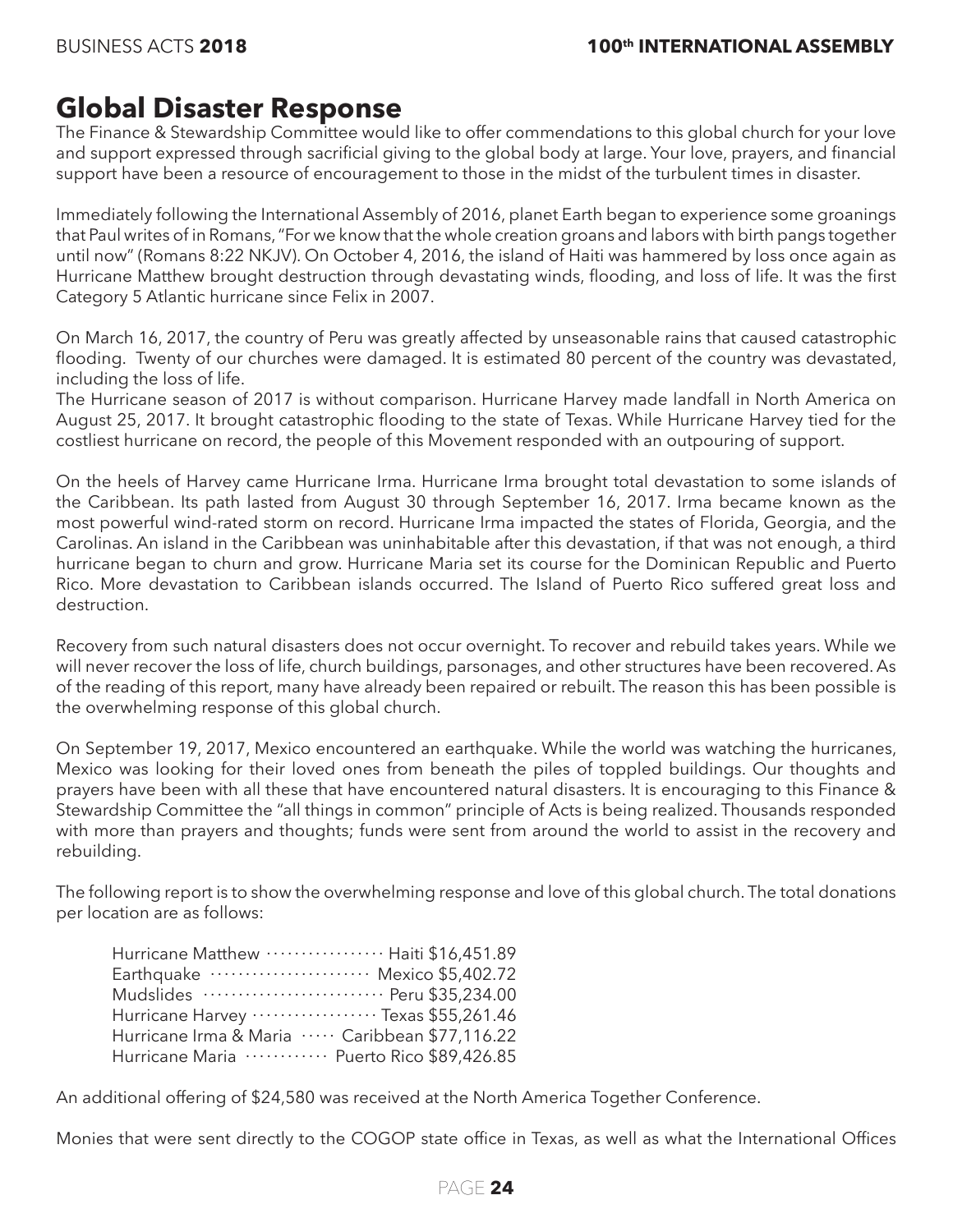received and sent as recorded above, were distributed to meet the need totaled \$219,626.77. From the amount received, Texas sent more than \$20,000 to Puerto Rico and will at the completion of all the rebuilding, send funds to the International Offices and the North America presbyter's office to establish a disaster relief fund to assist with the next natural disaster.

We ask that you do not forget these places of disaster. In the event of other natural disasters, it is without doubt that you, the precious members of this global body, will again with compassion rise to the occasion. We are strengthened and encouraged by the following Scripture passages: "For I was hungry, and you gave Me something to eat; I was thirsty, and you gave Me something to drink; I was a stranger, and you invited Me in" (Matthew 25:35–39). "This I command you, that you love one another" (John 15:17).

#### **Compensation Philosophy**

The Church of God of Prophecy as an international body desires that all who serve faithfully in ministry be appropriately compensated for their service in their area of ministry, to recognize, retain, and motivate our ministers and employees. Where funds are available and with the help of local/state/regional/national/ international finance committees, proper compensation packages should be developed that aim to pay from the biblical directive of Paul to Timothy, to retain qualified ministers and other ministry-related employees. It is the goal of the Church of God of Prophecy that all who labor for the Lord in our organization be properly compensated for their work as these workers are worthy of their hire. You will also note, the elder is worthy of "double honor" (ref. 1 Timothy 5:17–19).

The scope of ministry is broad around the world. Therefore, each local/state/region/national/international finance committee should develop their compensation philosophy within their area of ministry that would reflect the same goals as the International Offices' philosophy to be biblical, understandable, equitable, and fiscally responsible.

Therefore, this committee seeks to encourage each church to prayerfully and appropriately compensate our faithful servants who are endeavoring to equip every disciple of Christ to fulfill the Great Commission our Savior has called us to embrace. We must assume an attitude that reflects giving first, a generous lifestyle as illustrated in the "Giving First" section of this report.

### **Executive Compensation**

While the Finance and Stewardship Committee has been assigned with authority to set the compensation for our executive-level leadership (i.e., general overseer, general presbyters, and executive ministry directors), we felt it incumbent on us to inform you of the following.

Compensation has been set with the previously expressed attitude of giving first and the admonition for generosity in the New Testament. This responsibility was assigned as a part of our fiduciary responsibilities to provide accountability, integrity, and assurance to our churches and donors that compensation is in the best interest of the organizational values of this Movement and its ministry. Desiring to ensure the International Assembly that total compensation of our executive staff was reasonable while taking into consideration the skills, gifts, education, experience, performance, and knowledge of the person compensated. Total compensation includes salary, wages, other payments for services, and benefits of all types, whether taxable or non-taxable.

In fulfilling this responsibility, we wanted to obtain reliable comparability data concerning the position of setting compensation. Our effort was to obtain the comparability data for functionally comparable positions from organizations as similar as possible to ours. We also agreed we needed such a study performed to include the cost of living and currency exchange for the international locations of those serving in the positions cited above.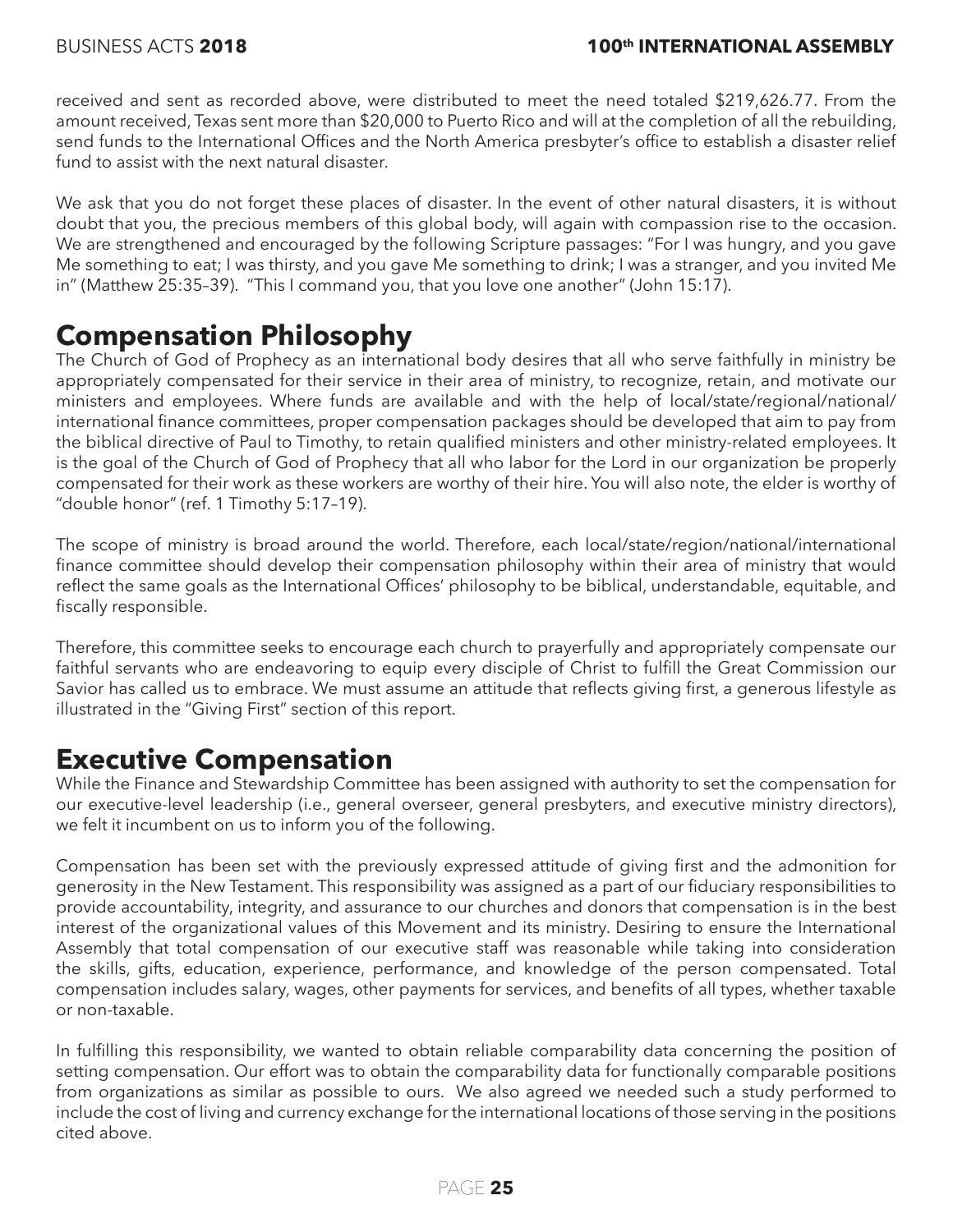After research as to who would be best to do this study, we found that our auditors, Capin Crouse, had personnel that did compensation studies. After detailed questions were asked concerning each executivelevel leader (including their ministry descriptions, education, experience, tenure, and location), the study was performed. The Finance and Stewardship Committee is pleased to report the Capin Crouse study of compensation is in line with other comparable organizations. It is our desire this information provides the membership of our Movement assurance that integrity in this process is the highest priority.

### **Former Tomlinson College Campus Property**

In keeping with the recommendations in the Finance & Stewardship Committee's Report approved in the 99th International Assembly (July 2016 Section 111), where there was a commitment to provide progress reports on the sale of the former Tomlinson College Campus Property, we are pleased to provide this updated report. Church of God of Prophecy has entered into a Purchase and Sale Agreement effective January 17, 2017, for the purchase and sale of the captioned property. The Purchaser later requested a one-year extension of the closing date. After negotiating the terms of an extension, the parties agreed to the following:

- 1) The Administrative Committee amended the closing date from January 17, 2017, to no later than May 31, 2018.
- 2) Seller continues to hold the earnest deposit towards the purchase price.
- 3) Purchaser agreed to update all lease payments and late fees for the 2016/2017 lease term on or before May 31, 2017. We confirm that these payments met the deadline and are received.
- 4) Purchaser agreed to prepay Seller the lease payments for June 1, 2017, through May 31, 2018, on or before May 31, 2017. We confirm that the prepayments met the deadline and are received as agreed.
- 5) In addition to the prepayments, Purchaser agreed to pay Seller an amount equal to three months lease payments by May 31, 2017. We confirm that these payments met the deadline and are received as agreed.
- 6) Purchaser agreed to pay all costs for maintenance and repairs for the property from June I, 2017 through May 31, 2018.
- 7) During the one-year extension of the Agreement, Seller may continue to market and show the property. If another buyer offers to purchase the property, Purchaser will have the opportunity to match the new offer within 30 days from the notice to it of the offer. If the Purchaser agrees to match the offer, Purchaser must demonstrate to Seller's satisfaction that funds are available. If Purchaser does not match the subsequent offer and demonstrates to Seller's satisfaction that the funds are available, Purchaser will vacate the property within 30 days, unless the new buyer allows Purchaser to remain on the property. If Purchaser does not match the offer and must vacate the premises, Seller will return the earnest deposit and pre-paid rent on a pro-rated basis.

The Finance & Stewardship Committee wishes to highly commend the Administrative Committee for negotiating a very successful agreement for the proposed sale of the former Tomlinson College campus property.

Further, we advise that the Finance & Stewardship Committee is undertaking a comprehensive review of the Church's Investment Policy. This review will include amendments to incorporate guidelines for the investment of the Designated Trust Funds from the sale of the former Tomlinson College campus property. The review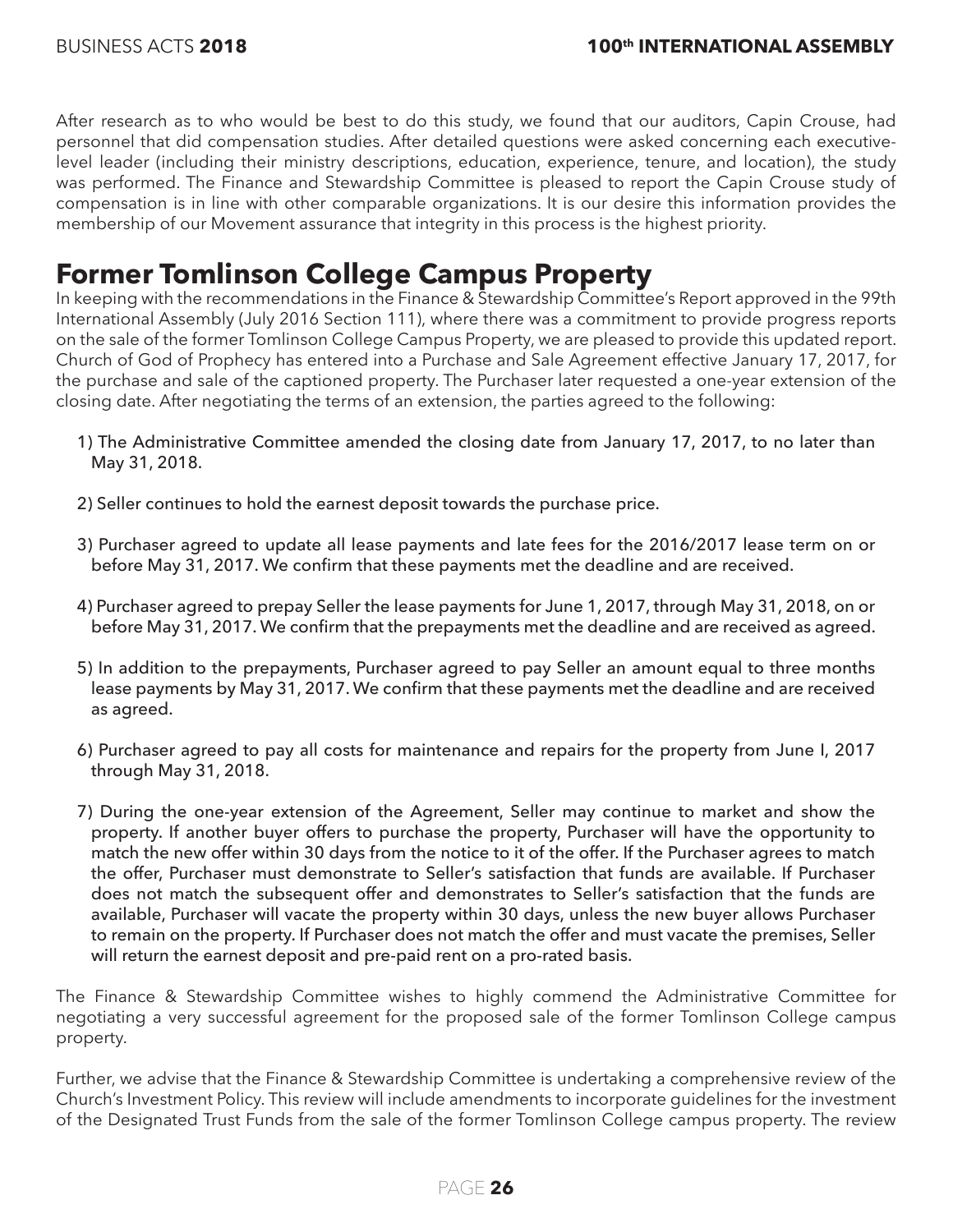and revision are to ensure its guidelines are relevant to current market conditions, therefore, allowing our Church to remain consistent with its investment goals listed below.

- 1) To assure compliance with all federal, state, and local laws governing the investment of monies
- 2) To protect the principal deposits of the Church
- 3) To generate investment income within the parameters of this policy

This review is done in consultation with the Administrative Committee and Investment Managers as mentioned above. Our goal is that our stewardship practices first honor God, and second honor the faithful giving of this Church body.

Our review and revision will include amendments to incorporate guidelines for the investment of the Designated Trust Funds from the sale of the former Tomlinson College Campus Property. Regarding the approval process for the Investment Policy, this Policy is approved by the General Trustees of the Church in collaboration with the Administrative Committee, Finance & Stewardship Committee and the financial director.

As approved by the 99th International Assembly July 2016 in the Finance & Stewardship Report – "All decisions on what the Church does with the former Tomlinson College Campus Property would require approval by the general overseer, general presbyters in conjunction with the Administrative Committee and the Finance and Stewardship Committee." The income produced from the investment of funds realized from the sale of the former Tomlinson College Campus will be assigned as agreed to by the International Assembly for leadership development.

### **Consideration to Offset International Assembly Expense**

The International Assembly has immense value and worth to this Movement. We have a great understanding of the purpose and function of the International Assembly in our past, what it means to us presently, as well as in our future. The Assembly has been a pinnacle point of inspiration, revelation, and fellowship for the Church of God of Prophecy since its inception.

However, the Assembly does not occur without the tremendous investment of our financial resources. This biennial event comes with its great financial challenges. The International Assembly body agreed in the 99th Assembly that every local church in this global movement would share the expense of this essential gathering. This action would assist to relieve the already demanding International Office budget. It is also the effort of the International Assembly Task Force to reduce expenses where possible. It was the recommendation of this Committee and adopted by the 99th Assembly that each congregation would receive an offering (or budgeted amount) specifically for Assembly Expense. The general overseer initiated an International Assembly Expense Steering Committee and assigned Bishop Nathaniel Beneby, who serves on the Finance and Stewardship Committee, the responsibility of chairing this committee. A combined targeted giving amount of \$500,000.00 was determined as a goal. Each general presbyter leads or has appointed someone to lead this initiative in their respective region of the world.

On January 21, 2018, churches around the world contributed toward the cost of our biennial International Assembly. This Committee reports to the 100th Assembly that offerings were received globally in the amount of \$554,929.77. We express our gratitude to the general overseer, general presbyters, the International Assembly Expense Steering Committee, national, regional, and state overseers, and this global body for your response and your generosity and support to this financial challenge in sharing the costs of the International Assembly that we all love, value, and which is such a vital part of our Movement.

This section of our report also serves as a reminder that this is an annual offering and will be a continued practice for the specific purpose of assisting with Assembly expense.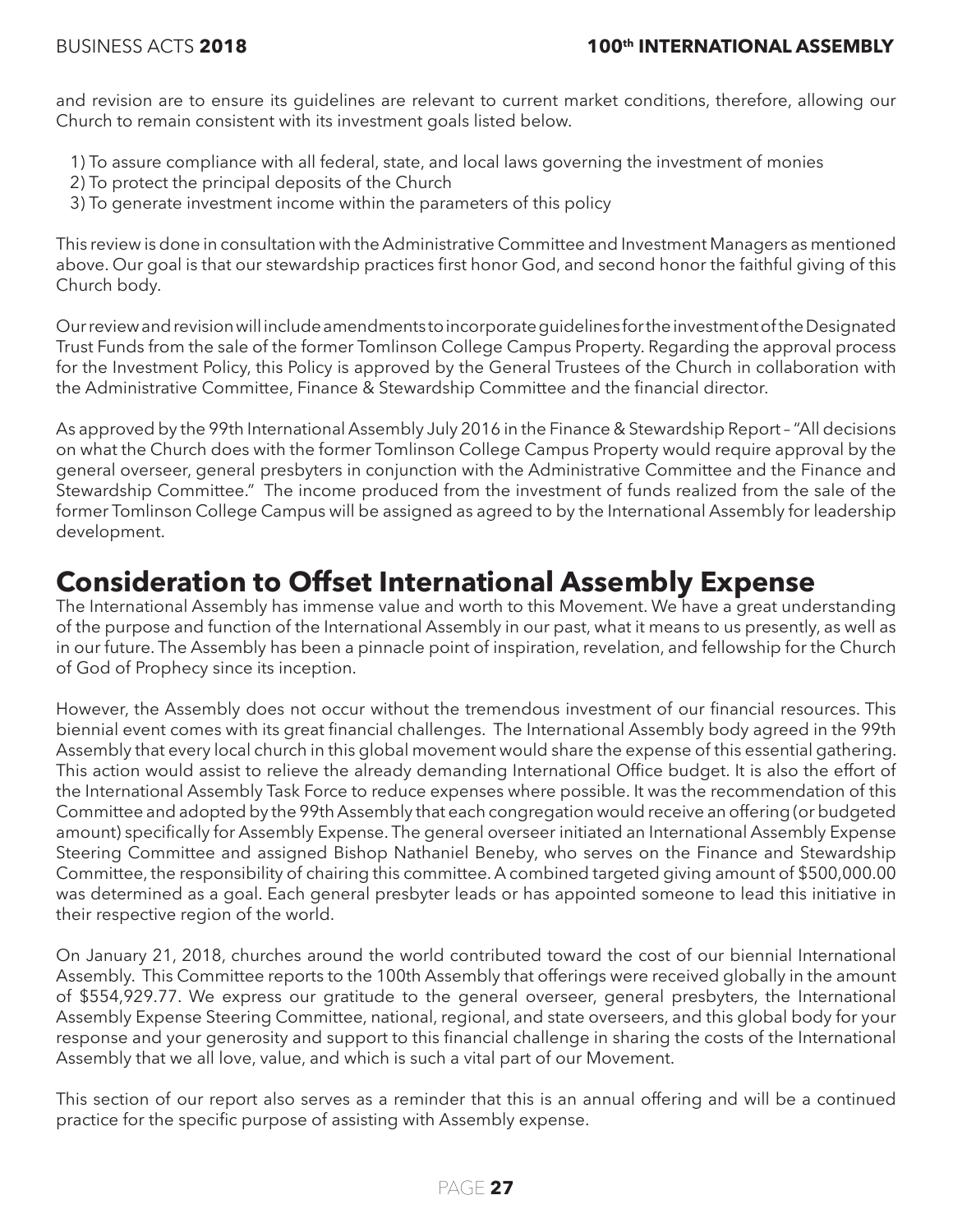#### **Commendation**

We commend the Administrative Committee and finance director along with his staff for their efforts in serving the Church with fiscal responsibility in an excellent manner.

#### **Concluding Remarks**

In our 2016 International Assembly Report, we made the Assembly aware of adjustments made by the International Offices and our Global Outreach Committee that would allow North America to be considered as other regions of the world concerning Harvest Partners and Harvest Grants.

The adjustments made by the International Offices have assisted North America to meet many needs that would have otherwise gone unmet. While this is the case, the Finance & Stewardship Committee realizes that great challenges remain to meet the needs of every level of ministry within our Movement. Therefore, over the coming two years we will be working in collaboration the general overseer, general presbyters, the Administrative Committee and the finance director to consider necessary adjustments to meet the ministry needs.

We would encourage local churches to use their Level 2 giving to assist states, regions, and nations in meeting their financial challenges for ministry as we continue to find additional solutions.

Graciously Submitted,

Nathaniel Beneby **Daniel Felipe** Scott Gillum, Chairman Clint Knowles George McLaughlin **Ryan Napalo** Rupert Neblett **Paulette Wilbanks**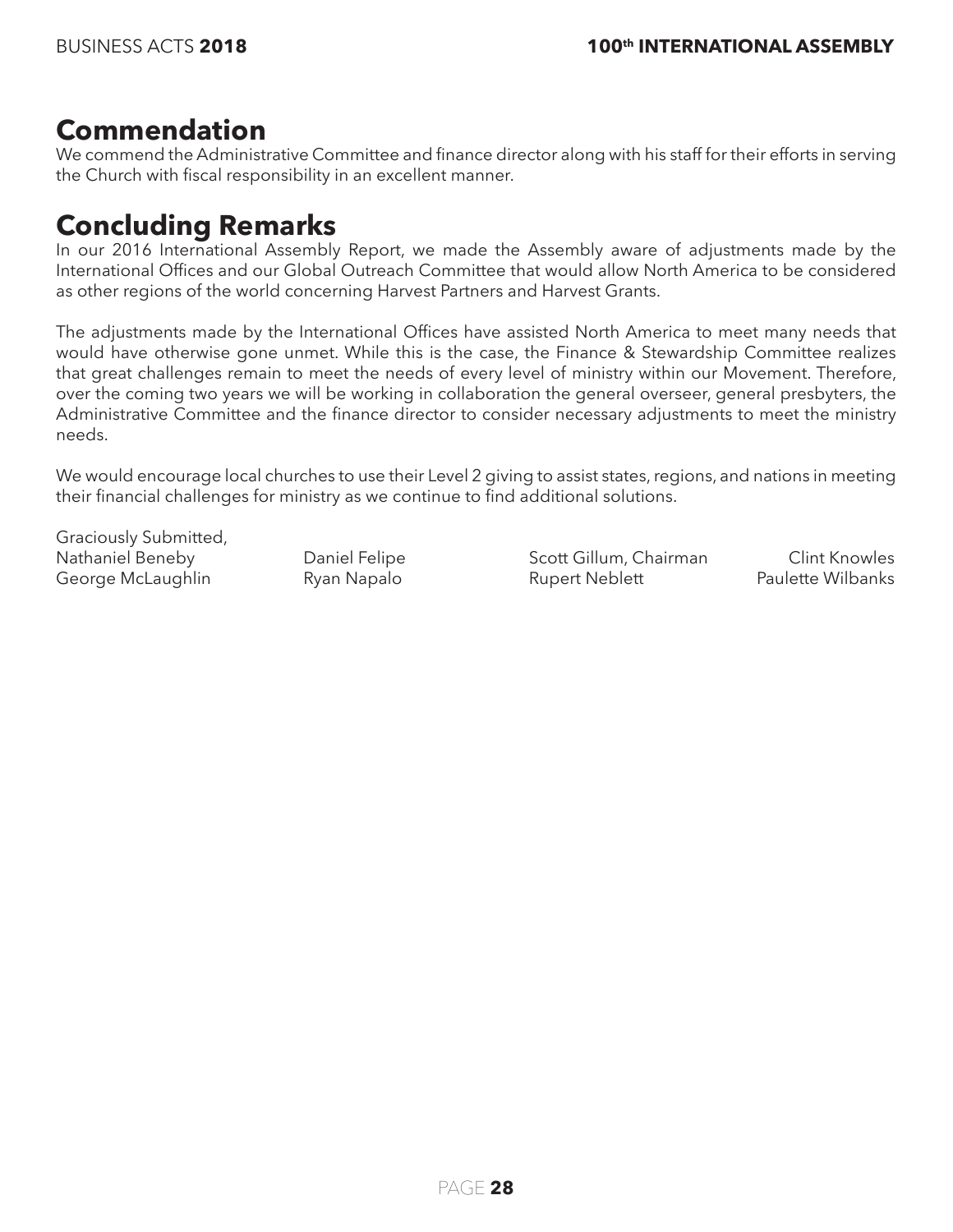### **ADMINISTRATIVE COMMITTEE Report to the 100th International Assembly**

The Administrative Committee would like to first give praise to our faithful God for his continued grace and provision. We have seen Him at work through the faithfulness of our people around the world, demonstrating again and again that little is much when He is in it. We would like to say thank you to those who have followed His leading in tithing and giving. Your faithful response to God continues to sustain and move the work of the Church of God of Prophecy forward around the world. We are honored to serve with you.

### **DISASTER ASSISTANCE APPRECIATION**

We have been faced with several natural disasters since the last Assembly. Our congregations have been affected by hurricanes, tornados, earthquakes, and flooding. After each devastating event, the Church of God of Prophecy family responded with great generosity. As a result, more than \$325,000 was given towards emergency relief for our people and churches. These incredible acts of compassion have ministered and will continue to affect countless lives. As a voice to those who have been blessed by your giving, we say thank you.

### **CHILD, YOUTH, AND WORKER PROTECTION POLICY**

Local congregations and supporting ministries of the Church of God of Prophecy desire to be safe places for all children and adults. Yet, it is an unfortunate reality that each year children and youth are victimized by adults, who in some cases, are individuals they know and trust. In other cases, children may victimize children. The local church and other church-related ministries are not immune to the potential for such abuse of children. The Child, Youth, and Worker Protection Policy approved by the Administrative Committee of the Church of God of Prophecy reflects this organization's commitment to protect children from harm. This policy is applicable to all volunteer and compensated staff in every local church and church-related ministries. It is recommended that intentional steps are taken toward complying with this policy for the well-being of the children and families who participate in church-sponsored activities as well as for the adults who serve these children.

### **VISION 2020**

In 2010, after much prayer and consideration, a ten-year strategic plan known as "Vision 2020" was introduced. As a part of Vision 2020, four core values are emphasized – prayer, harvest, leadership development, and stewardship. These core values have come to identify this global church and they serve to guide our plans and priorities. We are encouraged to report that every 24 hours over 500 people receive salvation and 200 people are baptized in water through the ministries of the Church of God of Prophecy. Every 27 hours, a new Church of God of Prophecy congregation is established somewhere in the world. We are thankful for the impact of Vision 2020 and we encourage leadership at every level to continue to pursue vision and encourage our congregations to pray, impact the harvest, develop leaders, and to be faithful stewards of all that our God has provided.

### **PROPERTIES**

#### **TC PROPERTY**

In the 99th International Assembly, the Finance & Stewardship Committee requested and received approval for the Administrative Committee to pursue selling the former Tomlinson College Property. Tennessee Christian Preparatory School (TCPS) had rented the property for a number of years and they expressed a desire to make the campus their permanent home. After some negotiation, an offer was received and accepted. TCPS is currently raising funds to purchase the property. We do have a purchase agreement with them that requires them to assume all maintenance costs on the property, annual prepayment of rent with an